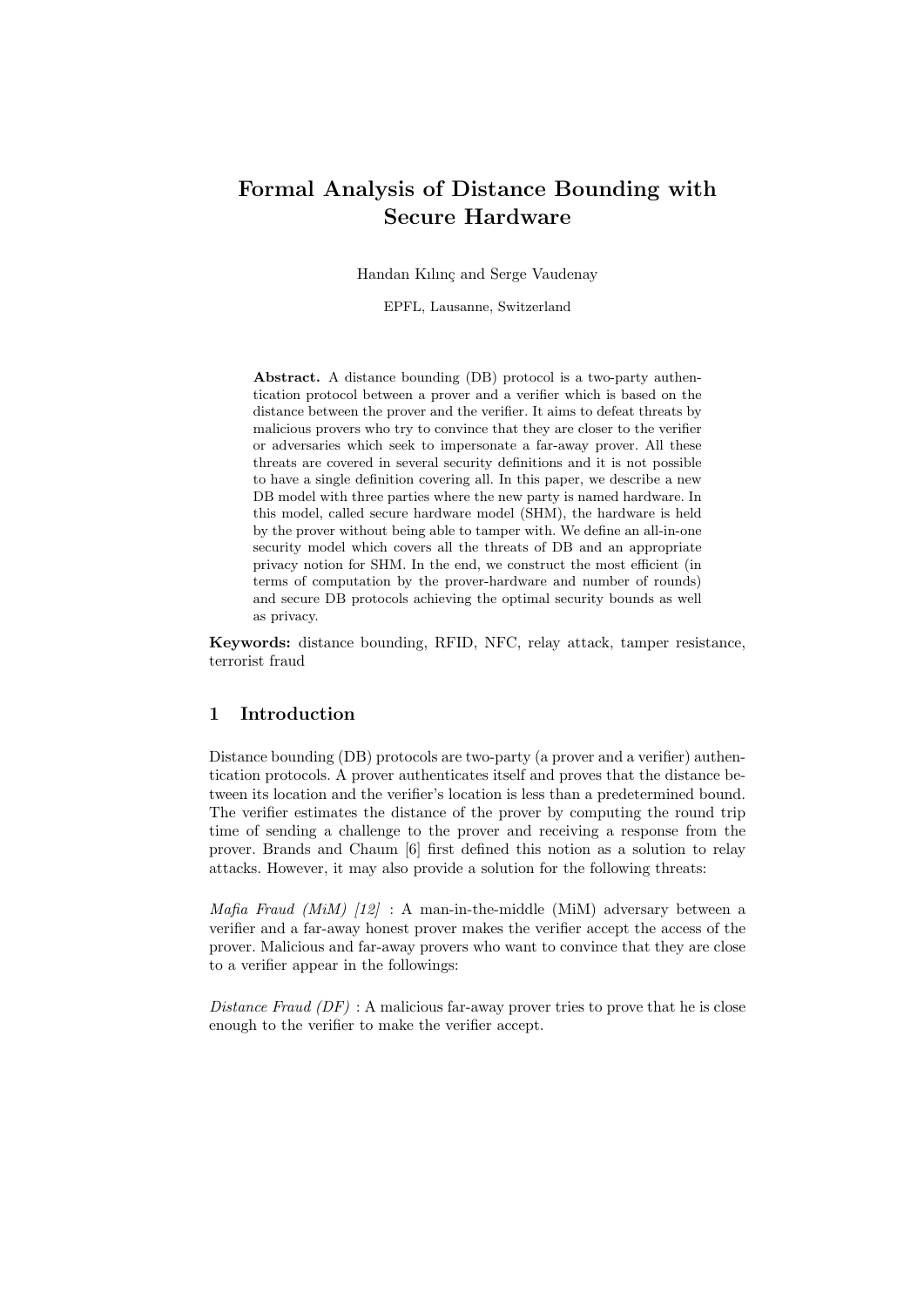Distance Hijacking (DH)  $[11]$  : A far-away malicious prover takes advantage of some honest and active provers who are close to the verifier to make the verifier grant privileges to the far-away prover.

Terrorist fraud (TF)  $[12]$ : A far-away malicious prover, with the help of an adversary, tries to make the verifier accept the access of the prover.

Clearly, the strongest security notion is the resistance to TF. So, if we can construct a DB protocol that is secure against TF, then the DB protocol will be secure against MiM, DF and DH. However, it is not possible to achieve the TF-security because of a trivial attack: the malicious prover gives his secret (key) to a close adversary, and the adversary authenticates on behalf of the malicious prover by running the protocol. To achieve the TF-security, the trivial attack is artificially excluded from the TF model in the literature by assuming that malicious provers would never share their keys (in this paper, we call this weaker version "TF'-security"). However, we cannot adapt TF'-security as an all-in-one security notion because no connection between TF'-security and MiM, DF or DH security can be established. Because of this disconnection, all DB protocols require separate security analysis for each of them. The only publickey DB protocols that are secure against all of them (MiM, DF, DH, TF') are ProProx [28], its variant eProProx [26] and TREAD [2]. Some important distance bounding protocols [6, 8, 10, 15, 22, 24, 19] are all vulnerable to TF'. The protocol by Bultel et al. [7] is TF'-secure thanks to a 'cheat option' (as explained below) but it is not DH-secure since it aims for anonymity against verifier.

Moreover, the formal definition of TF'-security is controversial. The TF' security definition of Dürholz et al. [13] allows treatment of the partial disclosure of the secret key. Essentially, the TF' security in this definition implies that any information forwarded to a close-by adversary would allow another adversary to later pass, without a help of the prover, with the same probability, but through a "cheat option" in the protocol. Fischlin and Onete [14] adapted the Swiss-Knife protocol [20] to have this definition. However, it was proven that this technique weakens Swiss-Knife for MiM-security [25]. Clearly, it is not reasonable to weaken the most relevant security to protect it against the least relevant one. There are also extractor based TF'-security definitions [5, 28, 25] stronger than the definition of Dürholz et al. model  $[13]$ . However, all TF'-security definitions are constructed with the assumption that the malicious prover do not reveal any secret key related information. This assumption is considered weak and not realistic [1]. In short, none of the models in the literature fully covers TF.

Apparently, there is no way of achieving TF-security without hiding the secret key from the prover. This intuitive idea has been noticed [23, 9], but never formally defined. A natural question to ask here is whether this idea really prevents TF. The answer is "yes and no" because hiding the key is necessary but not sufficient.

In a nutshell, state of the art DB results says that TF-security is not possible in the existing models of DB and it could be possible by hiding the key but this is not enough. However, it is still not formally noted how it can be achievable.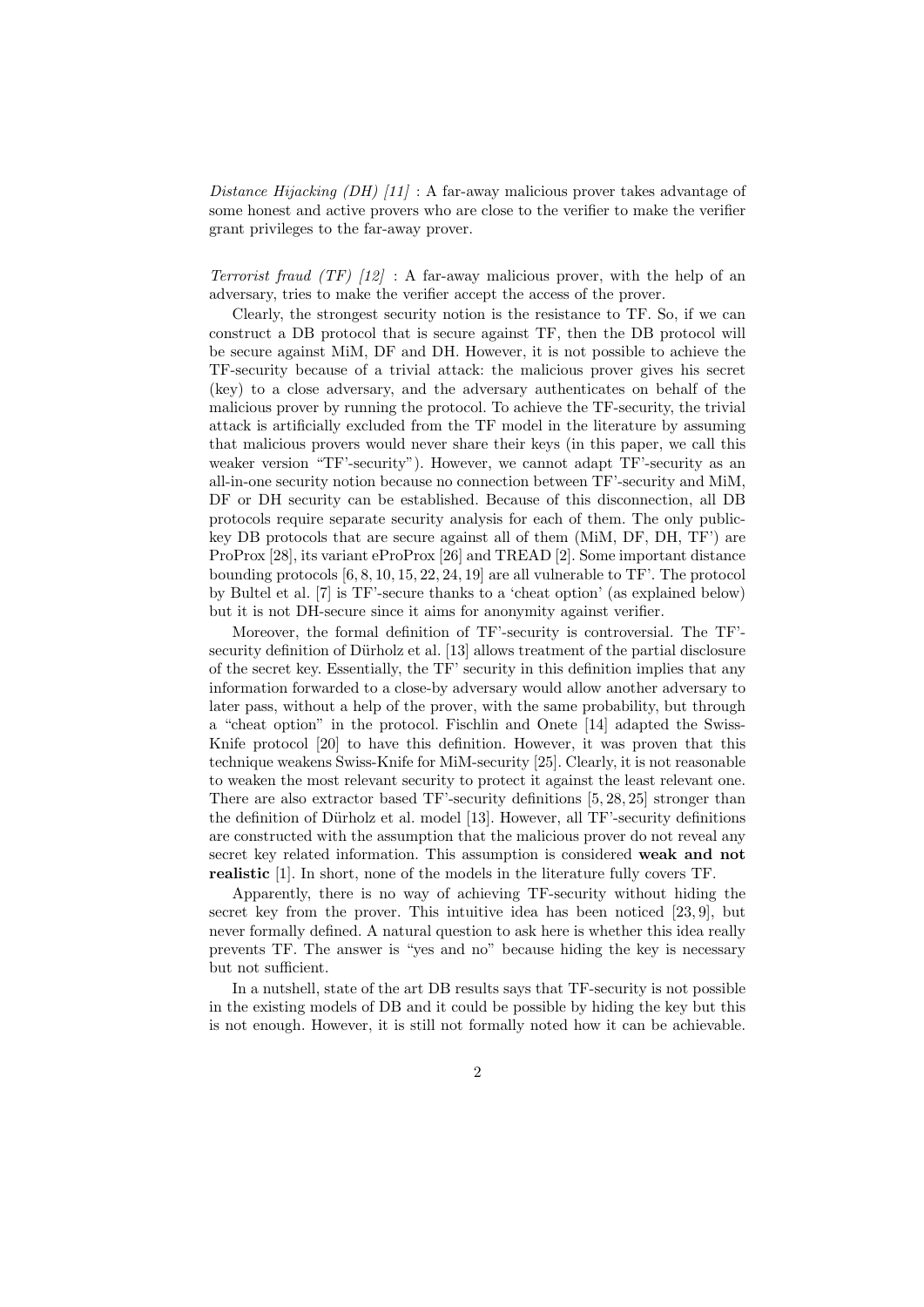Therefore, in this paper, we define a new formal model where constructing TFsecure protocols are possible.

Our formal model for DB, which we call secure hardware model (SHM), provides a solution to all DB related problems that we mention. We denote the two-algorithm (Prover and Verifier) DB corresponding to the classical DB in the literature as "plain model" (PM) [6, 13, 4, 5, 27]. In the SHM, we have another entity called "Hardware" that is always honest and only communicate with their holder (the prover). Mainly, this hardware runs some part of the prover algorithm honestly and neither a malicious prover nor an adversary can corrupt it. In the real world, we can realize our new entity as e.g. tamper-resistant modules in smart-cards. In more detail, *our contribution* in this paper is the following:

- We define a new type of DB with three algorithms  $(V, P, H)$ : verifier, prover, hardware. Then, we design a communication and adversarial model for threealgorithm DB which we call secure hardware model (SHM). In SHM, it is possible to have TF-secure DB protocols without excluding trivial attacks. We give a new security definition in SHM for a three-algorithm DB. In this security definition, achieving TF-security means achieving MiM, DF and DH-security. So, we obtain an all-in-one definition.
- We obtain a convincing model for TF based on SHM. We show that the TFsecurity of  $(V, P, H)$  in SHM is equivalent to the MiM-security of  $(V, H)$  in PM where  $H$  in PM corresponds to the prover algorithm. This result implies that  $P$  plays no role in security but only in the correctness of the protocol to have TF-security.
- We establish security relations between PM and SHM. We show that the MiM-security in SHM and the MiM-security in PM are equivalent where the prover algorithm in PM is the union  $P^H$  of the prover P and the hardware  $H$  in SHM. Additionally, we show that a MiM-secure DB protocol in PM can be converted into a fully-secure DB protocol in SHM. This result shows that if we have only a MiM-secure DB protocol in PM, we can easily construct an efficient DB protocol secure against all threats in SHM.
- We define a strong privacy notion of DB in SHM. Strong privacy in DB requires that the adversary cannot identify a prover even after getting his secret (e.g. by a corruption).
- We construct a symmetric DB protocol MiM-symDB which is the most efficient optimally secure MiM-secure protocol in PM (in terms of computation and number of rounds) among the protocols with binary challenges and responses. Then, we convert it into a DB protocol in SHM (Full-sym $DB<sup>H</sup>$ ) and obtain the most efficient symmetric DB protocol secure against all threats and achieving optimal security bounds.
- We also consider a secure and private public-key DB protocol in SHM. Instead of designing a new one we take advantage from existing public-key DB's Eff-pkDB and Simp-pkDB [19] to convert them into SHM. We slightly modify Eff-pkDB to increase its efficiency in SHM, and we modify SimppkDB such that its new version in SHM is secure and private.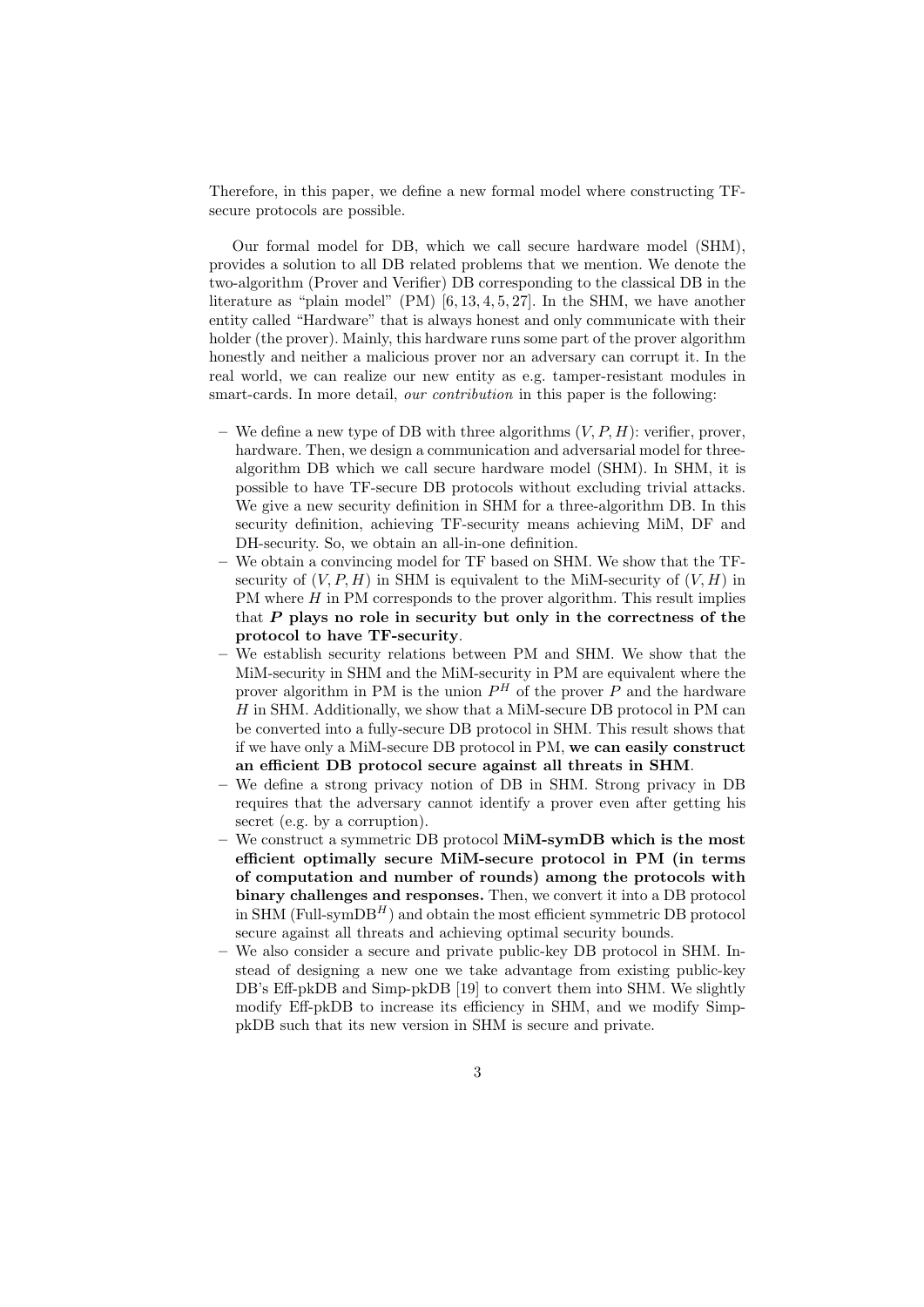We underline that the only assumption on the secure hardware is that it is honest which means that it runs the specified algorithm only. By doing so, we give a model here where the TF-security is achievable.

One may argue that our assumption on secure hardware is too strong for the real world applications. For example, in the real world, if the secure hardware is implemented using a tamper-resistant hardware, it is always possible that a side-channel attack will break our assumption. However, we believe that relying on our assumption is more reasonable than relying on some adversarial intention (e.g., that the adversary never shares his secret). We can never prevent a TFadversary to share his secret-key, but we can construct a strong tamper-resistant hardware which requires very expensive devices to be tampered. Besides, MiMsecurity would be preserved even if the tamper resistance assumption is broken.

## 2 Definitions and Security in SHM

We first give the formal definitions of SHM and security in this model. Then, we provide some security relations related to PM and SHM.

#### 2.1 Definitions

Parties of a DB protocol are a prover and a verifier [6]. However, we define a new version of it called three-algorithm (symmetric or public-key) DB where the algorithms are prover, verifier, and hardware.

Definition 1 (Three-Algorithm Symmetric DB). Three-algorithm symmetric DB is a probabilistic polynomial-time  $(PPT)$  protocol. It consists of a tuple  $(K, V, P, B, H)$  where K is the key generation algorithm, P is the proving algorithm,  $H$  is the hardware algorithm,  $V$  is the verifying algorithm and  $B$  is the distance bound. The input of  $V$  and  $H$  is  $K$  generated by  $K$ . P interacts with  $H(K)$  and  $V(K)$ . At the end of the protocol,  $V(K)$  outputs a final message Out<sub>V</sub>  $\in$  {0, 1}. If Out<sub>V</sub> = 1, then *V* accepts. If Out<sub>V</sub> = 0, then *V* rejects.

In symmetric DB,  $V$  knows that it needs to use  $K$  (possibly resulting from a prior identification protocol).

Definition 2 (Three-Algorithm Public key DB). Three-algorithm public key distance bounding is a PPT protocol. It consists of a tuple  $(\mathcal{K}_P, \mathcal{K}_V, V, P, B, H)$  where  $(\mathcal{K}_P, \mathcal{K}_V)$  are the key generation algorithms of P and V, respectively. The output of  $\mathcal{K}_P$  is a secret/public key pair  $(\mathsf{sk}_P, \mathsf{pk}_P)$ and the output of  $K_V$  is a secret/public key pair  $(\mathsf{sk}_V, \mathsf{pk}_V)$ . V is the verifying algorithm with the input  $(\mathsf{sk}_V, \mathsf{pk}_V)$ , P is the proving algorithm with the input  $(\mathsf{pk}_P, \mathsf{pk}_V)$  and H is the hardware algorithm with the input  $(\mathsf{sk}_P, \mathsf{pk}_P)$ . B is the distance bound. P interacts with  $H(\mathsf{sk}_P, \mathsf{pk}_P)$  and  $V(\mathsf{sk}_V, \mathsf{pk}_V)$ . At the end of the protocol,  $V(\mathsf{sk}_V, \mathsf{pk}_V)$  outputs a final message  $\text{Out}_V \in \{0, 1\}$  and has  $\mathsf{pk}_P$  as a private output. If  $\text{Out}_V = 1$ , then V accepts. If  $\text{Out}_V = 0$ , then V rejects.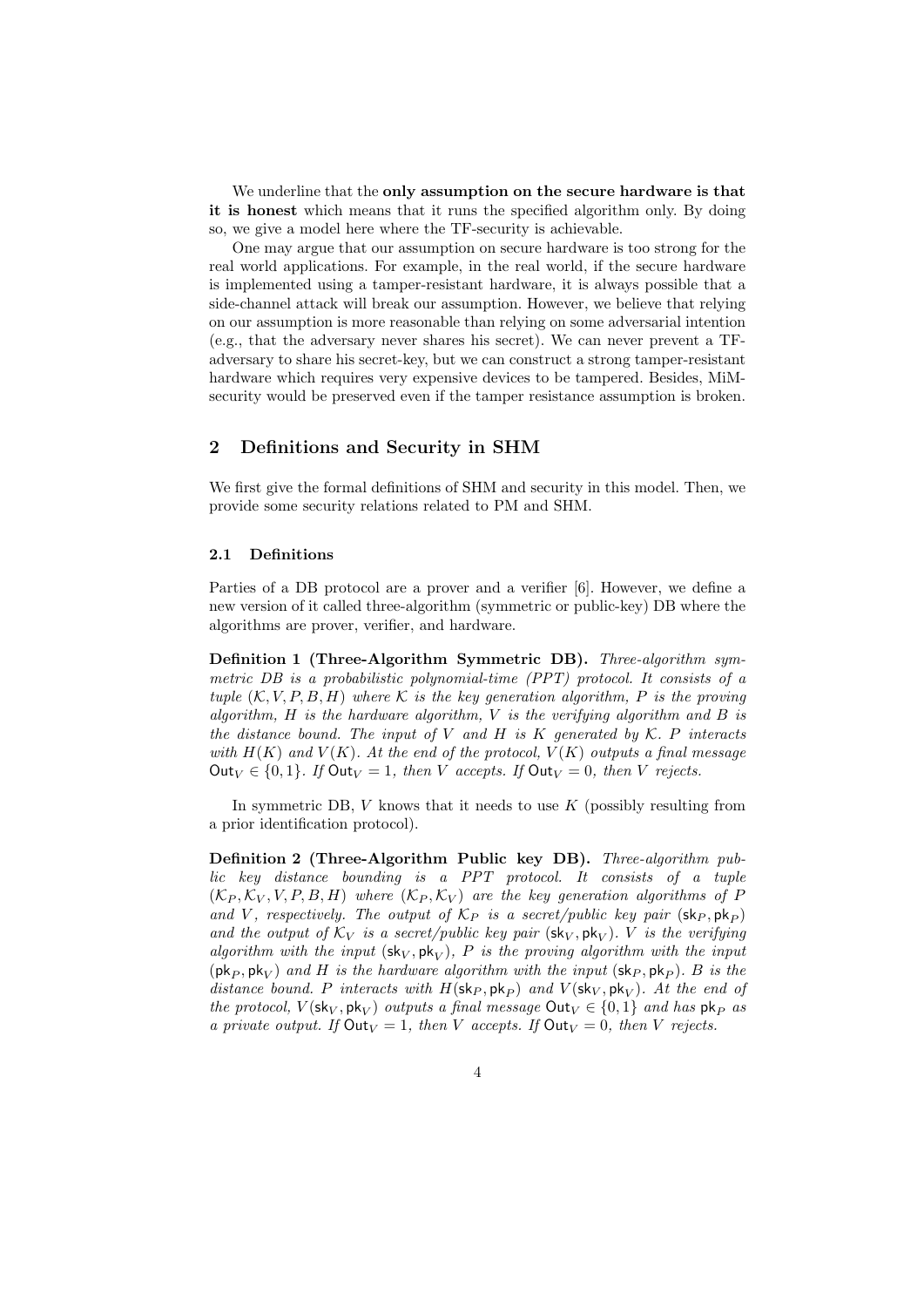This definition assumes a priori identification of  $\mathsf{pk}_V$  for P.

Definition 3 (Correctness of DB). A public-key (resp. symmetric) DB protocol is correct if and only if under an honest execution, whenever the distance between P and V is at most B, V always outputs  $\text{Out}_V = 1$  and  $\text{pk}_P$  (resp.  $\emptyset$ ).

In all definitions below, verifiers, provers, and hardware are parties running  $V, P$  and  $H$ , respectively. The parties can move and run their algorithms multiple times. Each new execution of a party's algorithm is an instance of this party.

Classical DB in the literature is very similar to three-algorithm DB with the following differences: no  $H$  algorithm exists and the input of  $P$  in public-key and symmetric DB is  $(\mathsf{sk}_P, \mathsf{pk}_P, \mathsf{pk}_V)$  and K, respectively. The plain model is the model corresponding to the classical DB.

Plain Model (PM): Parties of PM are provers, verifiers and other actors.

- Honest parties run their assigned algorithms only.
- Verifiers are always honest. Provers are either malicious or honest.
- Each instance of a party has a location.
- A malicious party may run its instances concurrently, while an honest party runs its instances only sequentially.
- Communication between instances has a latency proportional to the distance (e.g., it travels at the speed of light).

The secure hardware model is the model corresponding to three-algorithm DB:  $P$ ,  $V$  and  $H$ .

Secure Hardware Model (SHM): Parties of SHM are provers, hardware, verifiers and other actors. SHM includes all the characteristics of PM and the additional ones:

- Secure hardware are honest parties.
- Each prover possesses its own secure hardware.
- The secure hardware of an honest prover can only communicate with its prover and they are both at the same location.

In the rest of the paper, whenever we say "a distance bounding protocol in SHM", it refers to the three-algorithm DB.

Remark that since secure hardware are honest parties, they always run their assigned algorithms even if malicious provers hold them. They should be taken as a subroutine of a prover algorithm running on a secure enclave where the prover can never change or interfere it.

SHM and PM follow the communication model from [5, 18]: instances can only communicate by sending messages which are delivered with a delay proportional to the distance, and malicious instances can prevent delivery or change the destination of messages [28].

Now, we give our security definition for a DB protocol in SHM. The definition covers distance fraud, mafia fraud (MiM), distance hijacking and terrorist fraud which are the threat models in PM.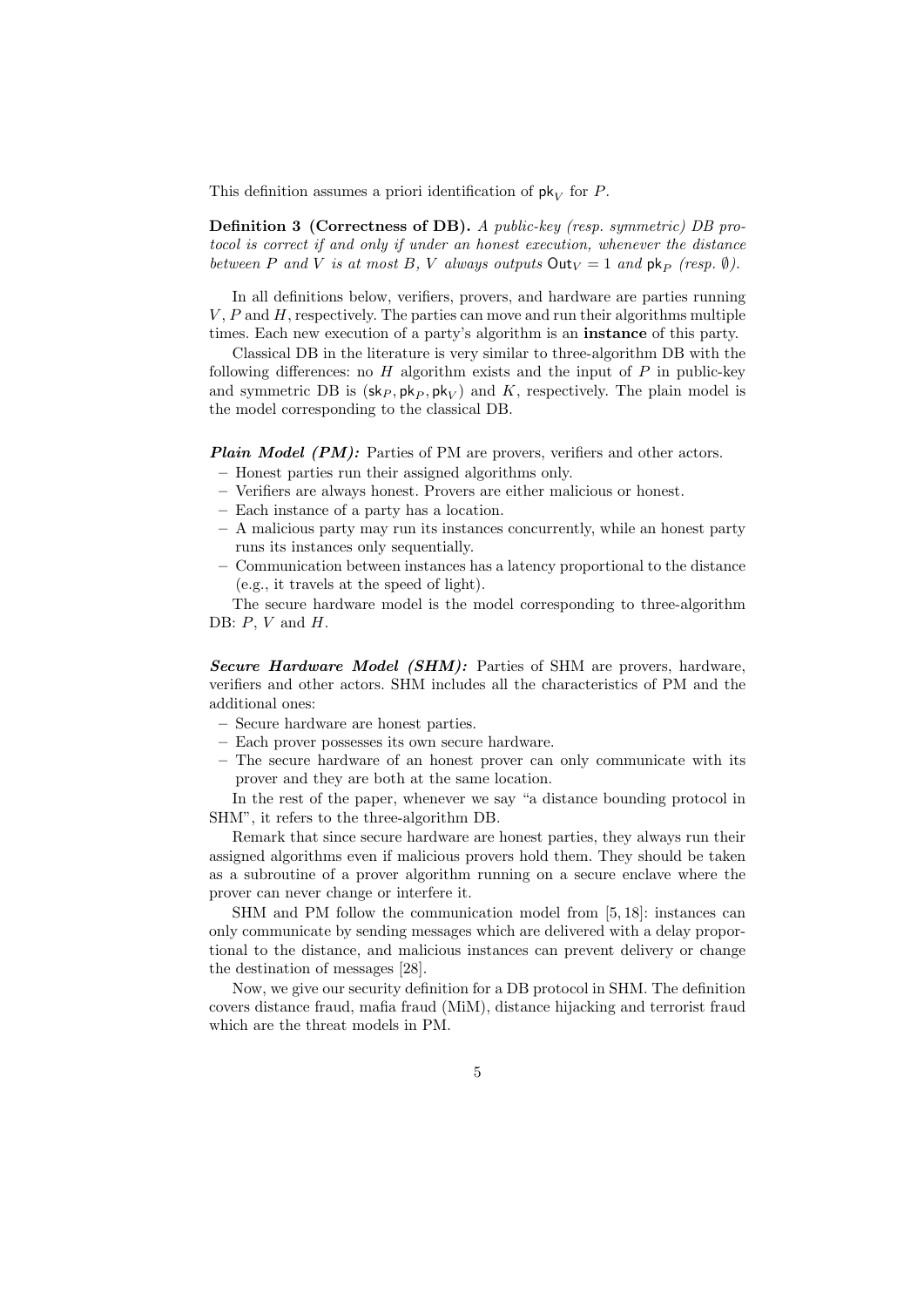Definition 4 (Security in SHM). Consider a public-key DB. The game consists of a verifier and provers  $P_1, P_2, ..., P_t$  with their corresponding hardware  $H_1, H_2, ..., H_t$ . It begins by running the key setup algorithm  $K_V$  outputting  $(\mathsf{sk}_V, \mathsf{pk}_V)$  for V and  $\mathcal{K}_P$  outputting  $(\mathsf{sk}_{P_i}, \mathsf{pk}_{P_i})$  for  $H_i$ . The game consists of instances of the verifier, provers, hardware and actors.  $\nu$  is a distinguished instance of the verifier. One prover (let's denote  $P$ ) is the target prover. The winning condition of the game is V outputs  $Out_V = 1$  and privately  $pk_P$  (public key of P) if no close instance of P's hardware exists during the execution of  $\mathcal V$ .

- $-$  The DB protocol is MiM-secure if the winning probability is always negligible whenever  $P$  is honest<sup>1</sup>.
- $-$  The DB protocol is DF-secure if the winning probability is always negligible whenever there is no instance of any party close to  $V$ .
- The DB protocol is DH-secure if the winning probability is always negligible whenever all close instances are honest provers other than P and their hardware.
- $-$  The DB protocol is TF-secure if the winning probability is always negligible.

The same security definition holds for a symmetric DB where we replace  $\mathcal{K}_V$ and  $\mathcal{K}_P$  with  $\mathcal{K}$  and  $\mathsf{sk}_{P_i}/\mathsf{pk}_{P_i}$  with  $K_i$ .

Without loss of generality, we can consider all other actors as adversaries.

It is clear that TF-security implies DF-security, MiM-security, and DHsecurity. So, we have an all-in-one security notion in SHM. Hence, we say "secure" instead of "TF-secure" in SHM.

Security in PM: The security in PM is almost the same as Definition 4 except that in PM, we do not have hardware. In PM, there is always a trivial TF-attack in which a malicious prover can give his secret key to another malicious party so that the party authenticates the prover while it is far-away. So, TF-security is not possible in PM. Clearly, this trivial attack is preventable in SHM if we can assure that  $H$  never leaks  $K$ .

Note that we do not consider the weaker version of TF-security [13, 20, 25] (TF'-security) which artificially excludes trivial attack. So, when we refer to TF-security in PM, we indeed refer to an impossible-to-achieve notion.

#### Notations:

 $P_{dum}$  is a dummy prover algorithm in SHM which only relays the messages between the outside world and  $H$  without even using any of its input. Remark that if the prover who should run  $P_{dum}$  is malicious, then it can still play with its hardware or other parties maliciously.

 $P<sup>H</sup>$  is the algorithm which is constructed from joining P and H in SHM. More precisely,  $P^H$  runs P and instead of interacting with H, it executes the same computation that H would do if P had interacted. Therefore,  $P_{dum}^H$  is the hardware algorithm H.

<sup>&</sup>lt;sup>1</sup> Recall that it implies that  $H$  communicates with only  $P$  and that they are at the same location.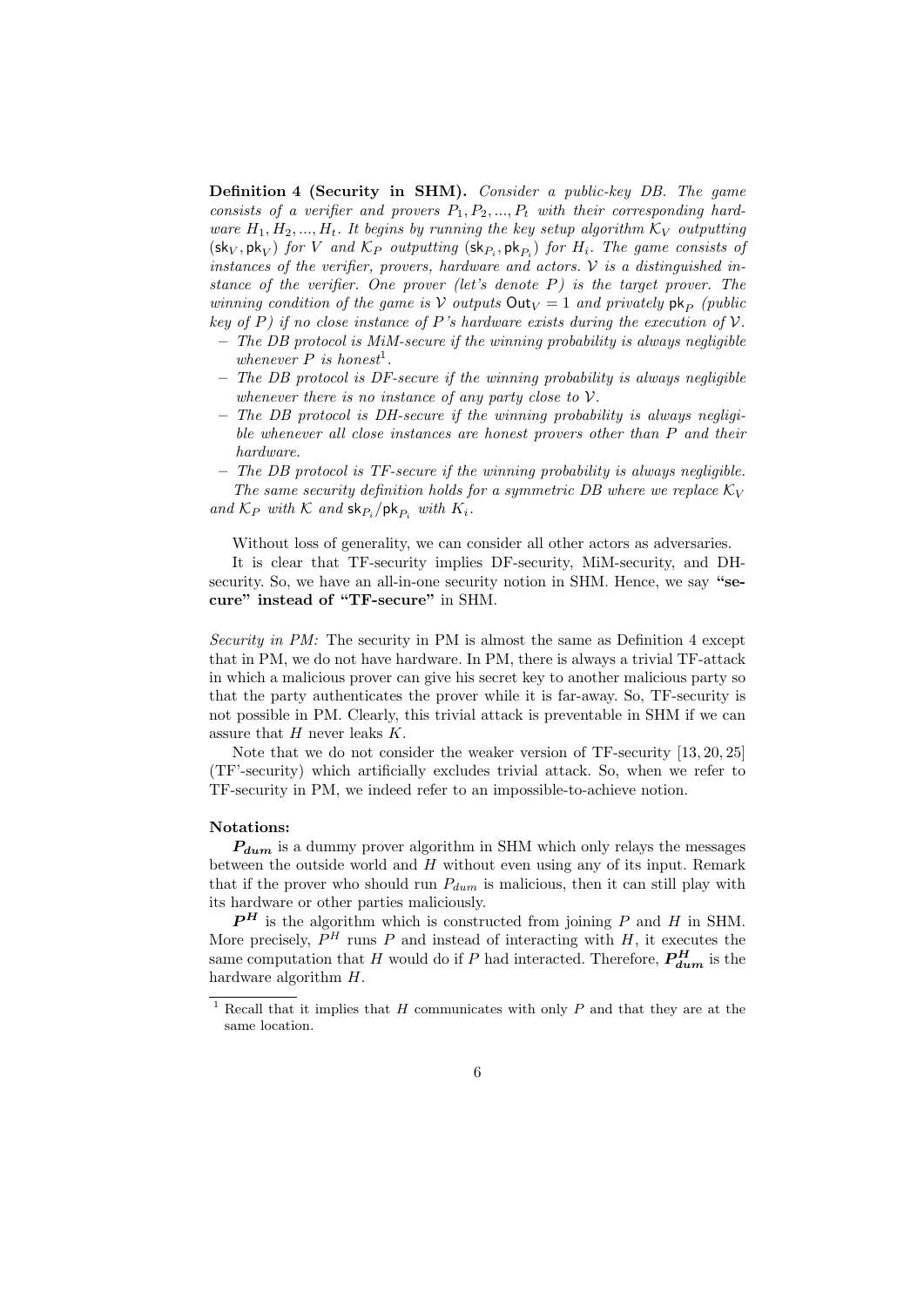"Challenge phase" is informally defined as the phase where  $V$  comprehends the proximity of  $P$ . In the challenge phase,  $V$  sends challenges and receives responses from P. If all the responses are correct and arrive on time, then V decides that the distance between  $V$  and  $P$  is less than the bound  $B$ .

#### 2.2 Security Results

Some security implications in SHM and PM (see Figure 1): First, let us define "Null conversion". It is a transformation of a protocol DB' with  $(K, V, P', B)$  in PM into another protocol DB with  $(K, V, P, B, H)$  in SHM where P and H are described below:

|             | H(K)     |
|-------------|----------|
| ask key     | send $K$ |
| receive $K$ |          |
| run $P'(K)$ |          |

This conversion shows that if we have a counterexample protocol in PM which is X-secure but not Y-secure  $(X, Y \in \{DF, DH, M \in \{F\}\})$ , then the same counterexample applies for its null conversion. Hence, any non-implication in PM is correct for SHM as well.

We have already explained that TF-security implies DF, DH and MiM security in SHM and PM. Now, we show the other relations between these security notions. We give our counterexamples in PM for simplicity.

 $\mathbf{DH} \to \mathbf{DF}$ : It is clear that DH-security implies DF-security in SHM and also in PM. But, there is no such relation between DF/DH-security and MiM-security as explained below.

 $DF \rightarrow DH$  and  $DF \rightarrow MiM$ : A simple counterexample for a DF-secure protocol which is neither MiM nor DH-secure is an 'echo' protocol.

In an 'echo' protocol, the prover authenticates itself and then challenge phase begins. P receives a challenge(s) from V and P responds with the challenge(s) itself. If P replies with the same challenge(s),  $V$  computes the elapsed time between the sending the challenge and receiving the response. Thus, V can decide if the proximity of  $P$  is less than  $B$ . Clearly, this is DF-secure because  $P$  cannot correctly reply before seeing the challenge. So, P cannot show itself closer than its proximity. But, echo protocol is not DH and MiM-secure. It is not DH-secure because a far-away and malicious prover can authenticate itself and let the close and honest prover respond to the challenge(s). So, V decides that the malicious prover is close. It is not MiM-secure, because a MiM-adversary responds the  $challenge(s)$  itself in the challenge phase and, in the rest, he relays the messages between the (far-away) prover and the verifier.

MiM  $\rightarrow$  DF and MiM  $\rightarrow$  DH: MiM-symDB in Section 3 (Figure 4) is MiM-secure but not DF-secure. So, it is not DH-secure either.

 $DH \nightharpoonup$  MiM: We show a DB protocol which is DH secure in PM but not MiM-secure in PM in Appendix A.

 $\text{MiM} \rightarrow \text{TF}$  and  $\text{DH} \rightarrow \text{TF}$ : Eff-pkDB [19], PrivDB [27] are MiM and DH secure. However, they are not TF-secure (they are not even TF'-secure in PM).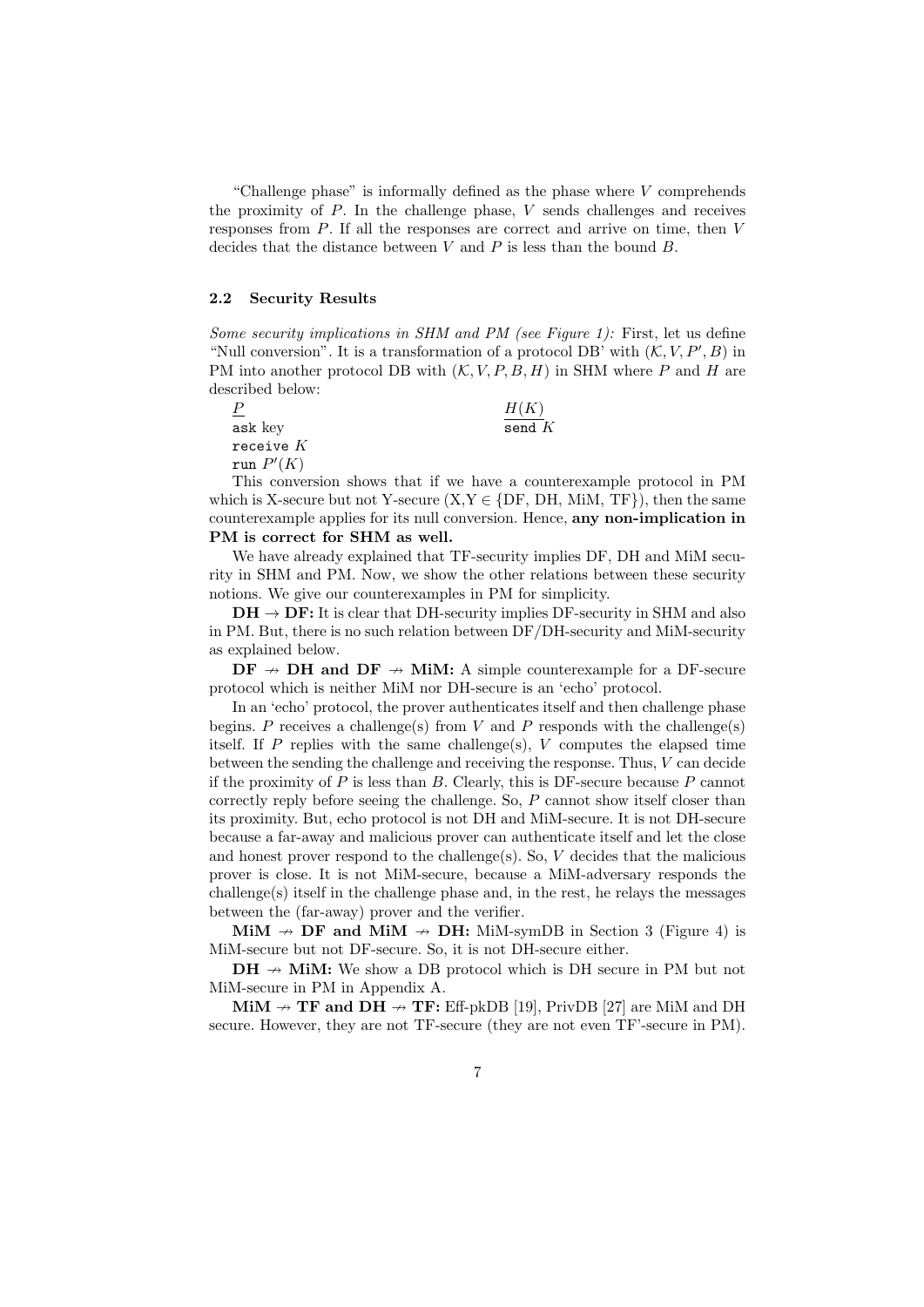The relations of security notions are the same for a DB in PM and in SHM. However, since TF-security is not achievable for a DB in PM, actually, only the relations between DH, DF and MiM are valid in PM which basically shows why all-in-one security is not possible in PM.

Now, we give some security relations between a DB protocol in PM and SHM.

Theorem 1 (MiM in SHM  $\Rightarrow$  MiM in PM). Let  $DB = (K, V, P, B, H)$ be a symmetric-key DB protocol in SHM. We define a DB protocol  $DB' =$  $(K, V, P<sup>H</sup>, B)$  in PM. If DB is MiM-secure then DB' is MiM-secure.

The same holds with public-key DB.

The proof is trivial by adding a hardware to every honest prover at the same location: A MiM-game against  $DB'$  becomes a MiM-game against  $DB$ .

Theorem 2 (MiM-security in PM with  $P_{dum}^H \Leftrightarrow$  Security in SHM). Let  $DB = (K, V, P, B, H)$  be a symmetric  $DB$  in SHM and and  $DB' =$  $(K, V, P_{dum}^H, B)$  be a symmetric-key DB in PM where H in DB' corresponds  $H$  of DB. DB' is MiM secure in PM if and only if DB is TF-secure in SHM.

Here, the prover algorithm of  $DB'$  is just H because  $P_{dum}^H \equiv H$ .

Note that  $DB'$  in Theorem 2 is not a correct DB protocol in general if  $P \neq P_{dum}$  as the algorithm P disappeared. However, we can still consider MiMsecurity for  $DB'$  without correctness.

*Proof.*  $(\Rightarrow)$  Consider a TF-game in SHM. We run this game in PM by simulating the secure hardware H of DB with the prover  $P_{dum}^H$  of DB' and simulating the prover  $P$  in SHM with an actor in PM (it is possible because  $P$  in SHM does not have any secret key as an input). Then, we obtain MiM-game of  $DB'$ .

(←) If A wins the MiM-game of  $DB'$ , then a TF adversary runs A and wins the TF-game for  $DB$ .

Remark that it is not possible to prove "MiM-security of  $DB'$  =  $(K, V, P<sup>H</sup>, B) \Leftrightarrow$  security of  $DB = (K, V, P, B, H)$ " where P in  $DB'$  is not necessarily  $P_{dum}$  because we could not simulate H and P in " $\Rightarrow$ " case of the proof in Theorem 2.

Theorem 2 clearly shows that hiding the key is necessary to have security in  $DB$ . Because if H in  $DB$  does not hide the key, then the prover algorithm of  $DB'$  which is H does not hide as well. So,  $DB'$  would not be MiM-secure. However, hiding may not be enough as explained below:

We consider the algorithm P of DB which does the computations  $C =$  $\{C_1, C_2, ..., C_k\}$  and where P does learn any key related information. So, all computations in  $\mathcal C$  are executed independently from the key. Assume that the success probability of an adversary to break the TF-security of DB is at most p. Then, thanks to Theorem 2, the success probability of a MiM-adversary  $\mathcal A$  in  $DB'$  is at most p. In addition, assume that there exists  $C_i \in \mathcal{C}$  and the success probability of a TF-adversary in  $DB$  is  $p' > p$  without  $C_i$ . If such  $C_i$  exists,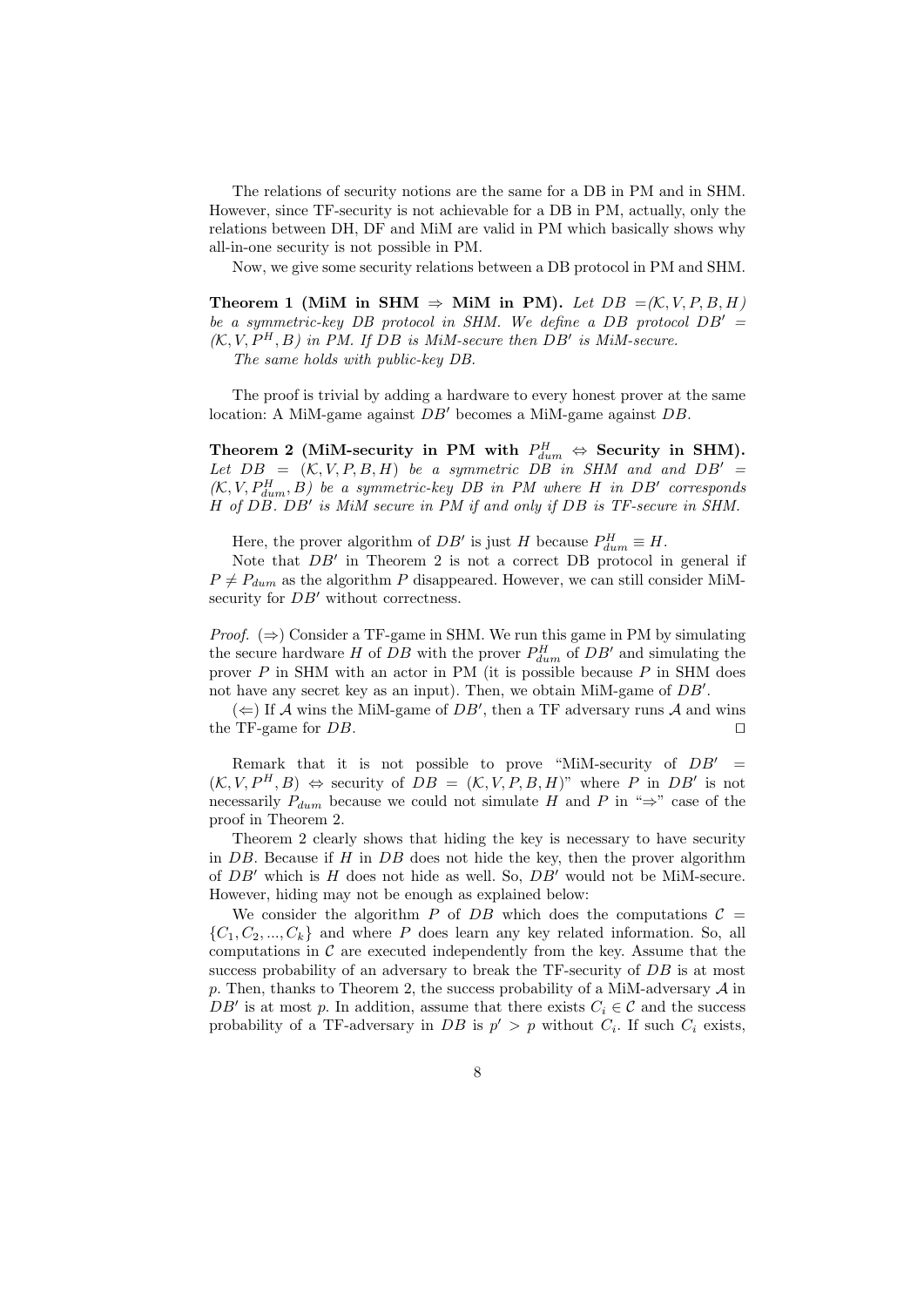we can have another MiM-adversary  $\mathcal{A}'$  which runs P without  $C_i$ <sup>2</sup> and wins MiM-game with  $p' > p$ . So, this contradicts with our assumption which says that the success probability of a MiM-adversary can be at most  $p$ . As a result, Theorem 2 actually shows that the TF-security is not possible in SHM if the computations of  $P$  has an effect on  $p$ .

We agree that having a secure hardware running whole algorithm without its prover's effect on the security is a trivial solution to have TF-security. However, here, we show that the other way around is not possible. We underline that it does not mean that prover cannot do any computation to have TF-security. For example, in our TF-secure protocols in Section 4, the prover algorithm in SHM still executes some part of the algorithm  $P^H$  in PM but it does not have any effect on the security of the protocol (as it can be seen in their security proofs Theorem 8 and Theorem 10.)

Some more results of Theorem 2:

- We can conclude if  $DB' = (\mathcal{K}, V, P_{dum}^H, B)$  is **MiM-secure** and correct DB protocol, then we can construct a **secure** DB protocol  $DB = (K, V, P, B, H)$ in SHM for any algorithm P. DB is further correct when  $P = P_{dum}$ .
- In order to prove security of  $DB = (K, V, P, B, H)$  in SHM, it is enough to prove MiM-security of  $DB' = (\mathcal{K}, V, P_{dum}^H, B)$  in PM.
- MiM security and security of a DB protocol  $DB = (K, V, P, B, H)$ in SHM are equivalent if  $P = P_{dum}$  due to Theorem 1 and Theorem 2. Note that this result may not hold without  $P_{dum}$ .

In Figure 1, we give the security (non)-implications in SHM and PM. In Figure 2, we give the same for SHM when the prover is  $P_{dum}$ . In this case, the full security is equivalent to MiM-security.





Fig. 1. Security implications of DB protocols in PM and SHM. TF-security implies all of them, DH-security implies DF security and no relation exists between MiM and DH (also DF).

Fig. 2. Security implications in SHM with the prover  $P_{dum}$ . TF-security and MiM security are equivalent in SHM with  $P_{dum}$ . The relations between DF, DH and MiM are the same as in Figure 1.

#### 2.3 Privacy

In strong-privacy definition of PM, the adversary can corrupt the provers and learn the secrets. However, the hardware in SHM is honest by nature. So, it

 $2$  Remark that any adversary can compute the computations in  $C$  because they do not require any secret.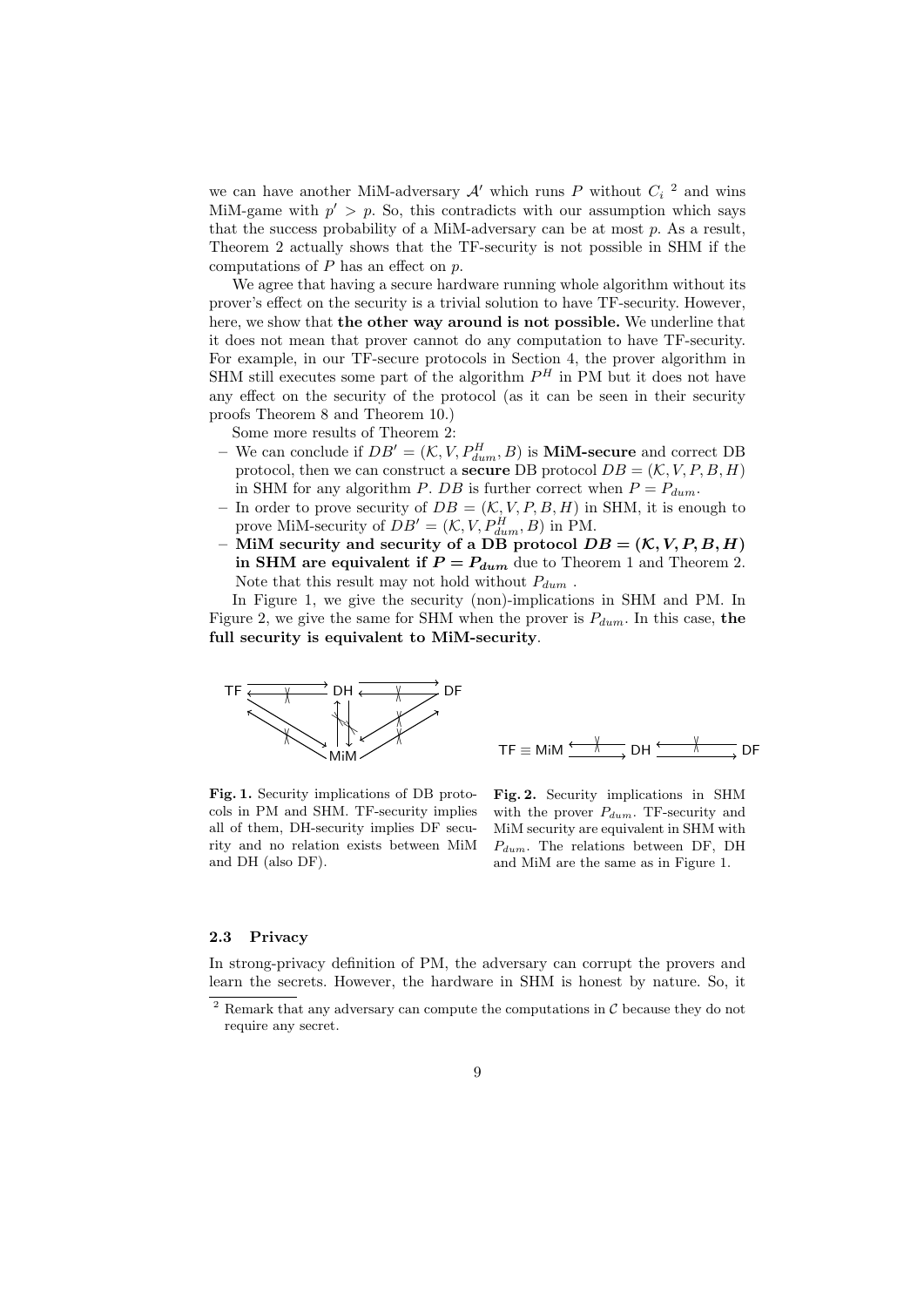cannot be corrupted. Hence, we define semi-strong privacy with no such corruption. Achieving semi-strong privacy in a DB protocol is good enough assuming that the hardware is tamper-resistant. Nevertheless, we also allow corruption of hardware in order to define the strong privacy notion.

Definition 5 (Privacy in SHM). The privacy game consists of a verifier, provers  $P_1, P_2, ..., P_t$  and their corresponding hardware  $\{H_1, H_2, ..., H_t\}$ . We generate the secret/public key pairs of them with  $K_V$  and  $K_P$  for the verifier and the hardware of provers. We pick  $b \in \{0, 1\}$  and start the game:

The adversary can create instances of the verifier and any prover. It can send/receive messages to/from instances of the verifier. It can corrupt any prover and hardware which let it learn the current state of their memory. At some moment, it picks two provers  $P_i, P_j$  as a challenge of the game. If  $b = 0$ , we create a virtual prover of  $P_i$  with its hardware and if  $b = 1$ , we create a virtual prover of  $P_i$  with its hardware. The adversary can communicate with the virtual prover and its virtual hardware. It can also release a virtual prover, if it exists. In this case, we remove the virtual prover from the game, anonymously. The game has to have at most one virtual prover. In the end, the adversary outputs  $b'$ . If  $b' = b$ , the adversary wins. Otherwise, it loses.

We say a DB protocol in SHM is **strong private** if the advantage of the adversary in this game is bounded by a negligible probability. We say a DB protocol in SHM is **semi-strong private** if the advantage of the adversary in a version of this game, where the corruption only lets the adversary communicate with the hardware non-anonymously, is bounded by a negligible probability.

In semi-strong privacy, even though we do not allow corruption of hardware, we let semi-strong corruption occur by allowing interaction with the secure hardware. In SHM, we stress that when  $P$  interacts with its secure hardware, this interaction remains private.

Hermans et al. [16] defined a similar game for the strong privacy of DB in PM. In that game, no hardware exists, so the definition of semi-strong privacy is not considered. Instead, the weak privacy notion exists where no corruption on provers are allowed.

Note that we obtain a notion of strong privacy of  $DB = (K, V, P, B, H)$  in SHM which is equivalent to the strong privacy of  $DB' = (K, V, P^H, B)$  in PM.

# 3 Optimal symmetric DB protocol in SHM

In this section, we show our new protocol MiM-symDB in PM which is only MiM-secure (not DF, DH or TF-secure). We construct a DB at this level of security because having MiM-security in PM is enough to achieve (full) security in SHM as a result of Theorem 2. The security bounds of MiM-symDB is very close to optimal security bounds  $[5]$ <sup>3</sup>. Its conversion into SHM reaches the same

<sup>&</sup>lt;sup>3</sup> A security bound of a DB means an upper bound of the success probability of an adversary.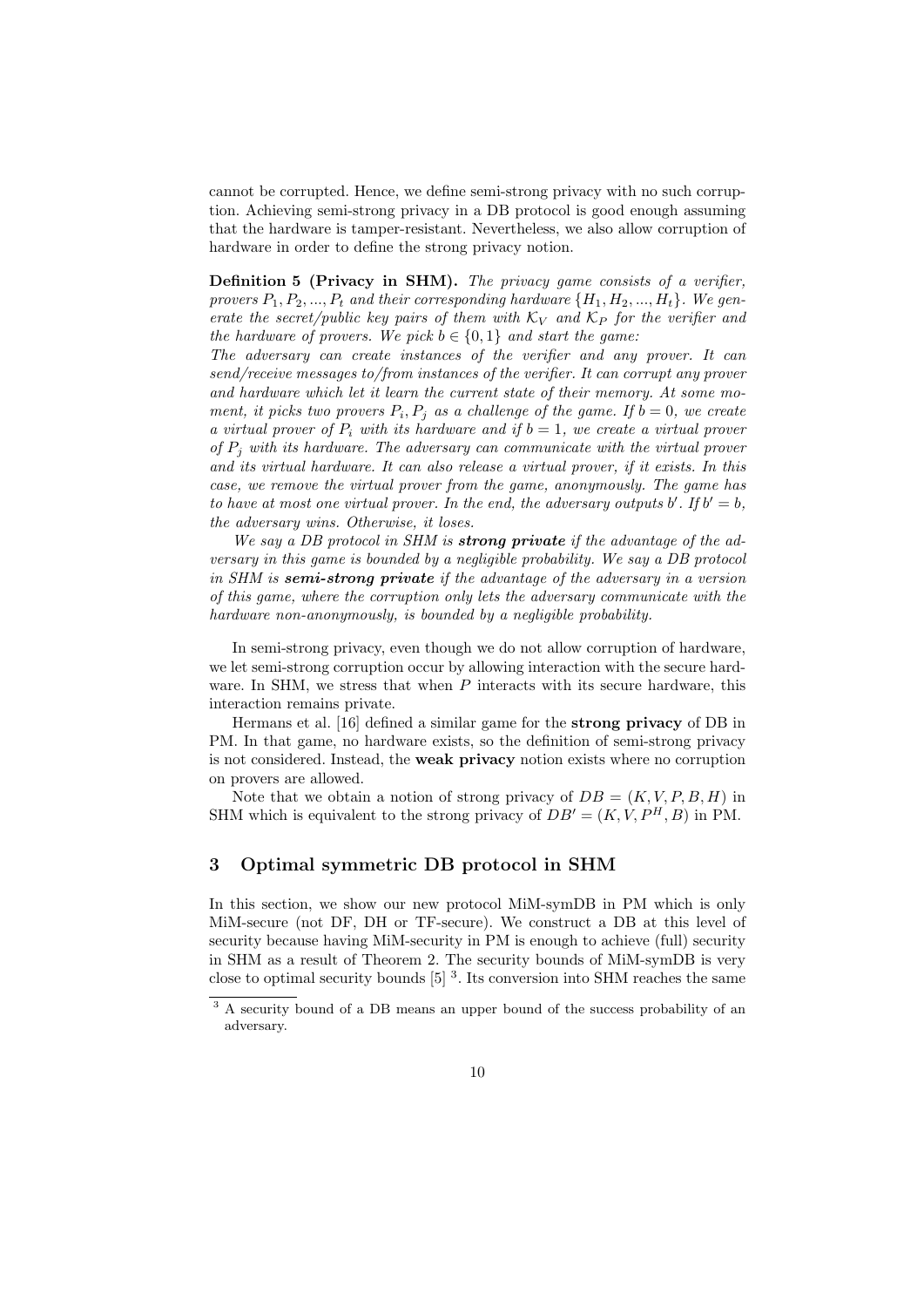bound as well. It is proved [5] that an optimal security bound in PM for a MiMadversary is  $(\frac{1}{2})^n$  given that challenges and responses are bits and the challenge phase consists of  $n$  rounds. The same bound applies in SHM as well. We give some details about optimal security bounds in DB protocols [5] in Appendix B.

We note that using other optimally MiM-secure DB protocols such as DB1, DB2, DB3 [5] is reasonable as well to have fully secure DB protocols in SHM. However, these protocols are also secure against DF or TF' in PM which is an overkill since we need only MiM-security. By constructing an optimal MiM-only secure DB in PM, we can save some computations and rounds.

**Notation:** When we use  $H$  as a superscript in the name of a protocol, it shows that it is in SHM.



Fig. 3. MiM-OTDB

MiM-OTDB: First, we describe our MiM-OTDB protocol which is MiM-secure when it is executed only once. The prover  $P$  and the verifier  $V$  share a secret key  $K = C||R$ . Here, the bits of C correspond to the challenges and the bits of R correspond to the responses. In the challenge phase, in each round i,  $V$ sends the challenge  $c_i = C[i]$  to P and P sends the response  $r_i = R[i]$  to V. If P receives a challenge which is different from  $C[i]$ , then P does not continue the protocol. In the verification phase, V checks if the responses are correct and on time. (See Figure 3.)

**MiM-symDB:** The prover  $P$  and the verifier  $V$  share a secret key  $K$ . They use a pseudo random function (PRF)  $f$  returning strings of  $2n$  bits.  $P$  and V exchange the nonces  $N_P, N_V \in \{0,1\}^s$ , respectively, where s is a security parameter. Then, P and V compute  $f(K, N_P, N_V)$  which outputs  $C||R$ . Finally, V and P run MiM-OTDB with using  $C||R$  as a key. (See Figure 4.)



Fig. 4. MiM-symDB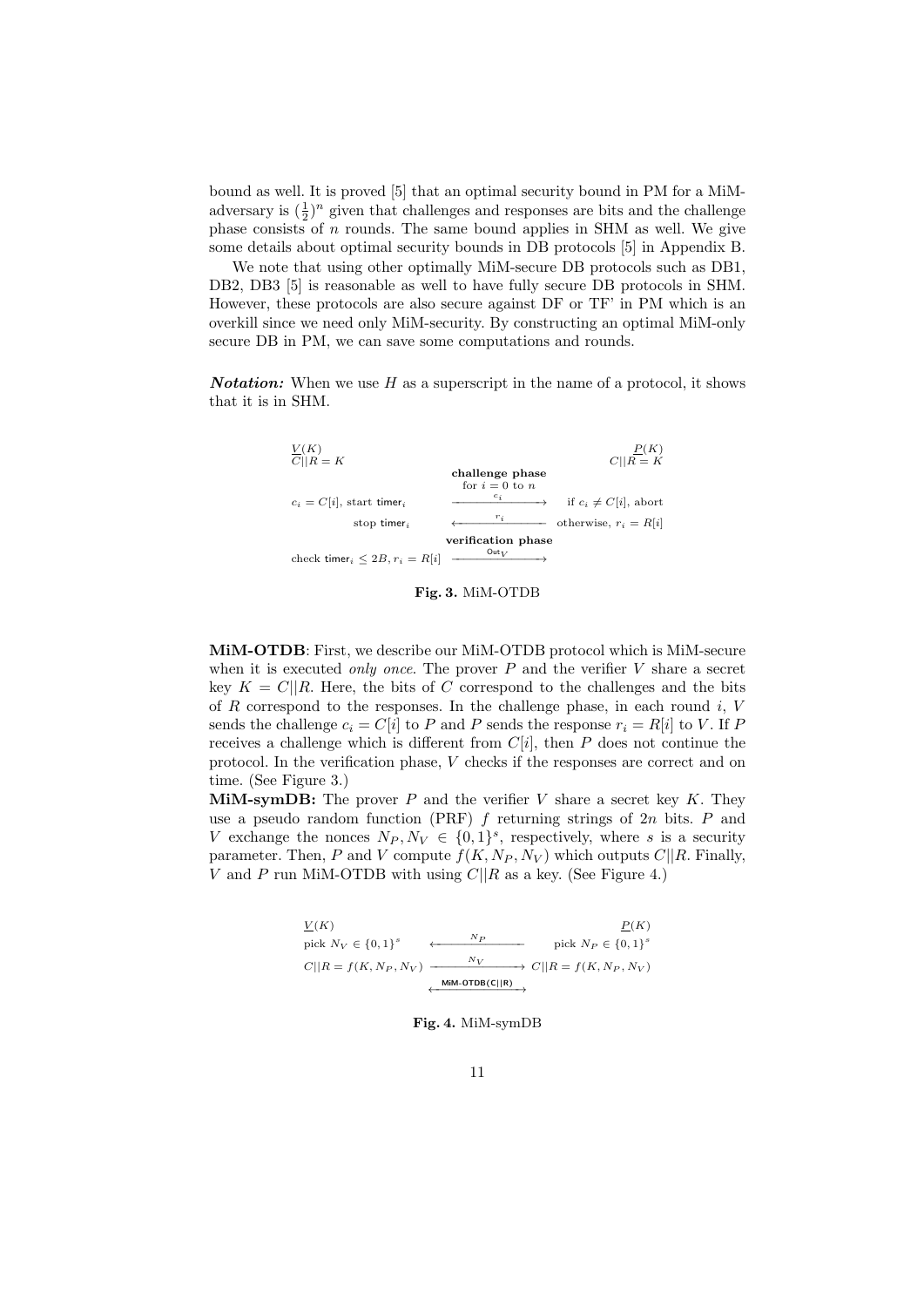We prove the following theorem by using a lemma in [18]. The lemma shows that any message  $m$  sent by a party is independent from the messages seen by another party at the time which is less than arrival time of  $m$ . This lemma is correct in SHM as well.

Theorem 3 (MiM-security of MiM-symDB). If f is a secure PRF, then the winning probability of a probabilistic polynomial time (PPT) adversary in a MiM-game of MiM-symDB in PM is at most  $\frac{3}{2^{n+1}} + \frac{q^2}{2^{s+1}}$  $\frac{q^2}{2^{s+1}}+\frac{q'^2}{2^{s+1}}$  $\frac{q}{2^{s+1}} + \mathsf{Adv}_{PRF}(q +$  $q', t$ ). For a PPT game, this is negligible.

Here, q is the number of prover instances,  $q'$  is the number of verifier instances, t is the total complexity of the game and  $\text{Adv}_{PRE}$  is the advantage for distinguishing the output of f from the output of a random function with  $q + q'$ queries and complexity t.

*Proof.*  $\Gamma_0$ : It is a MiM-game where P's instances and V's instances with the distinguished instance  $V$  play in PM. The winning probability in  $\Gamma_0$  is p.

 $\Gamma_1$ : We reduce  $\Gamma_0$  to  $\Gamma_1$  where the nonces of the prover instances and the nonces of the verifier instances do not repeat. The probability that a prover (resp. verifier) instance selects the same nonce with the one of the other prover (resp. verifier) instances is bounded by  $\frac{q^2}{2}$  $\frac{q^2}{2} \frac{1}{2^s}$  (resp.  $\frac{q'^2}{2}$  $\frac{1}{2}$  $\frac{1}{2}$  $\frac{1}{2}$ . So, the winning probability of  $\Gamma_1$  is at least  $p - \frac{q^2}{2^{s+1}}$  $\frac{q^2}{2^{s+1}} - \frac{q'^2}{2^{s+1}}$  $rac{q}{2^{s+1}}$ .

 $\Gamma_2$ : We reduce  $\Gamma_1$  to  $\Gamma_2$  where  $V$  and the prover's instances replace  $f(K, \ldots)$ by a random function. Clearly, the winning probability in  $\Gamma_2$  is at least  $p - \frac{q^2}{2^{s+1}}$  $q'^2$  $\frac{q}{2^{s+1}}$  – Adv $_{PRF}(q+q',t)$ .

In  $\Gamma_2$ , we have a game where at most one prover instance P seeing  $(N_P, N_V)$ pair with  $V$  and  $C||R$  is completely random meaning that it is independent from  $N_P$  and  $N_V$ . If P exists, it has to be far from V because of the winning condition of MiM-game. Assuming that V and P see the same  $(N_P, N_V)$ , we look each round *i* for the case where  $r_i$  arrived on time. If  $r_i$  arrived on time, thanks to the lemma in [18], the response sent by P is independent from  $r_i$  or the challenge that P received is independent from  $c_i$  sent by  $\mathcal V$ . In any case, the adversary's probability to pass each round is  $\frac{1}{2}$  because the response  $r_i$  has to be correct and on time: the adversary guesses either  $r_i$  or  $c_i$  (post-ask or pre-ask attack). There may also be one round where the pre-ask strategy is done for a constant number of rounds until it makes P abort. After abort, there is an additional opportunity (in the last of these rounds) for the adversary to pass the round by guessing the response. Therefore,

$$
p = \frac{3}{2^{n+1}} + \frac{q^2}{2^{s+1}} + \frac{q'^2}{2^{s+1}} + \text{Adv}_{PRF}(q+q',t).
$$

Assuming that  $\frac{q^2}{2^{s+1}}$  $\frac{q^2}{2^{s+1}} + \frac{q'^2}{2^{s+1}}$  $\frac{q}{2^{s+1}} + \mathsf{Adv}_{PRF}(q+q',t)$  is negligible, the success probability of a MiM-adversary is  $\frac{3}{2^{n+1}}$  very close to the optimal security  $\frac{1}{2^n}$ .

MiM-symDB is more efficient than the existing optimally MiMsecure protocols DB1, DB2, DB3 [5]. P in DB1, DB2, DB3 compute a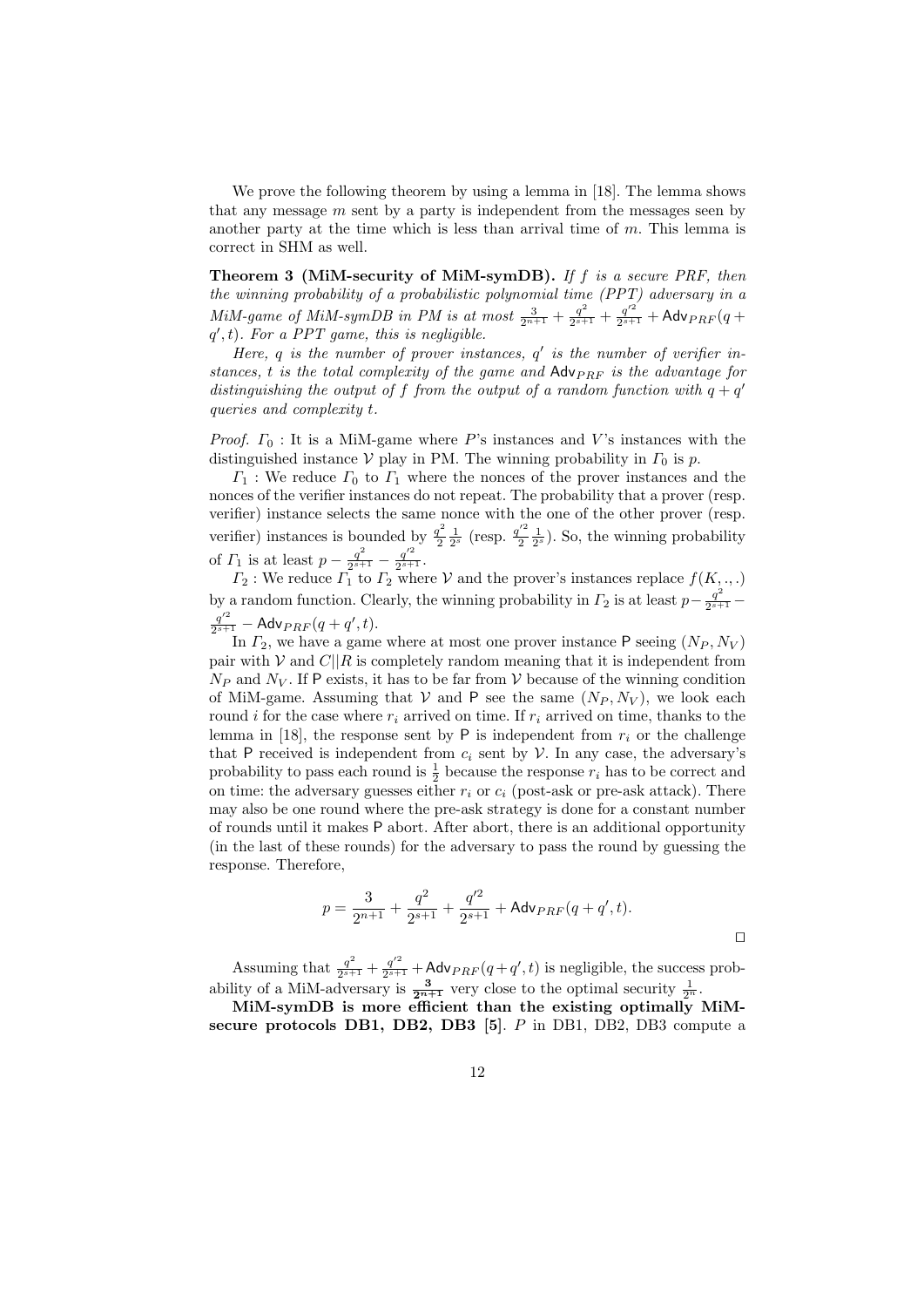PRF function two times and some other mappings too. So, with parameter  $n_c =$  $n_r = 2$  in common structure, for a given target security, we construct a nearly optimal protocol, both in terms of number of round and computation complexity.

Theorem 4 (OT-MiM security of MiM-OTDB). Any MiM-game against MiM-OTDB with only one instance of  $V(K)$  and one instance of  $P(K)$  has a winning probability bounded by  $\frac{3}{2^{n+1}}$ . In short, MiM-OTDB is OT-MiM-secure (one time MiM-secure) [27].

Proof. Using the last game in the proof of Theorem 3, we can show that MiM-OTDB is OT-MiM-secure.

MiM-OTDB is the most efficient one-time MiM-secure protocol [27] since it does not need any computation.

Adaptation of MiM-symDB to SHM (Full-symDB<sup>H</sup>): We define Fullsym $DB^H$  with the tuple  $(K, V, P_{dum}, B, H)$  where  $B, V$  and K are as in MiMsymDB,  $H$  is the same with  $P$  in MiM-symDB.

Theorem 5 (Security of Full-symDB<sup>H</sup>). If f is a secure PRF, Full $sumDB<sup>H</sup>$  is secure in SHM.

*Proof.* The conversion of Full-sym $DB^H$  in PM is  $(\mathcal{K}, V, P_{dum}^H, B)$  which is equal to MiM-symDB. We know that MiM-symDB is MiM-secure since  $f$  is a secure PRF. Hence, Full-symDB<sup>H</sup> with  $(K, V, P_{dum}, B.H)$  is secure thanks to Theorem 2. The security bound of Full-symDB<sup>H</sup> is the same as MiM-symDB's. 2. The security bound of Full-sym $DB^H$  is the same as MiM-sym $DB$ 's.

Full-sym $DB<sup>H</sup>$  is the first protocol that reaches the optimal secure bounds for MiM, DH, DF and TF secure.

# 4 Optimal Public-key DB Protocols in SHM

In this section, we give two public key DB protocols in SHM: Full-pkDB1 $^H$ and Full-pkDB2 $^{H4}$  which is correct, private and secure. The first one is derived from Simp-pkDB [19] in PM. We modify Simp-pkDB to make it private in SHM because Simp-pkDB is not private in PM. The second one is derived from Eff $pkDB<sup>p</sup>$  [19] in PM which is a variant of Eff-pkDB [19] with privacy protection. We slightly modify  $Eff-pkDB^p$  as well as  $Eff-pkDB$  to increase its efficiency. We use these protocols because of their efficiency in PM.

**Full-pkDB1<sup>H</sup>:** This protocol is derived from Simp-pkDB [19]. However, SimppkDB is not private. Therefore, we add an extra encryption process on the prover side to achieve privacy. The details of Full-pkDB1 $^H$  is as follows:

The input of the verifier V is its secret/public key pair  $(\mathsf{sk}_V, \mathsf{pk}_V)$  which is generated from the key generation algorithm of an encryption scheme (Enc', Dec'). The input of H is the prover's secret/public key pair  $(\text{sk}_P, \text{pk}_P)$ which is generated by the key generation algorithm of the encryption scheme

<sup>4</sup> Full refers full security (MiM, DF, DH, TF) and privacy.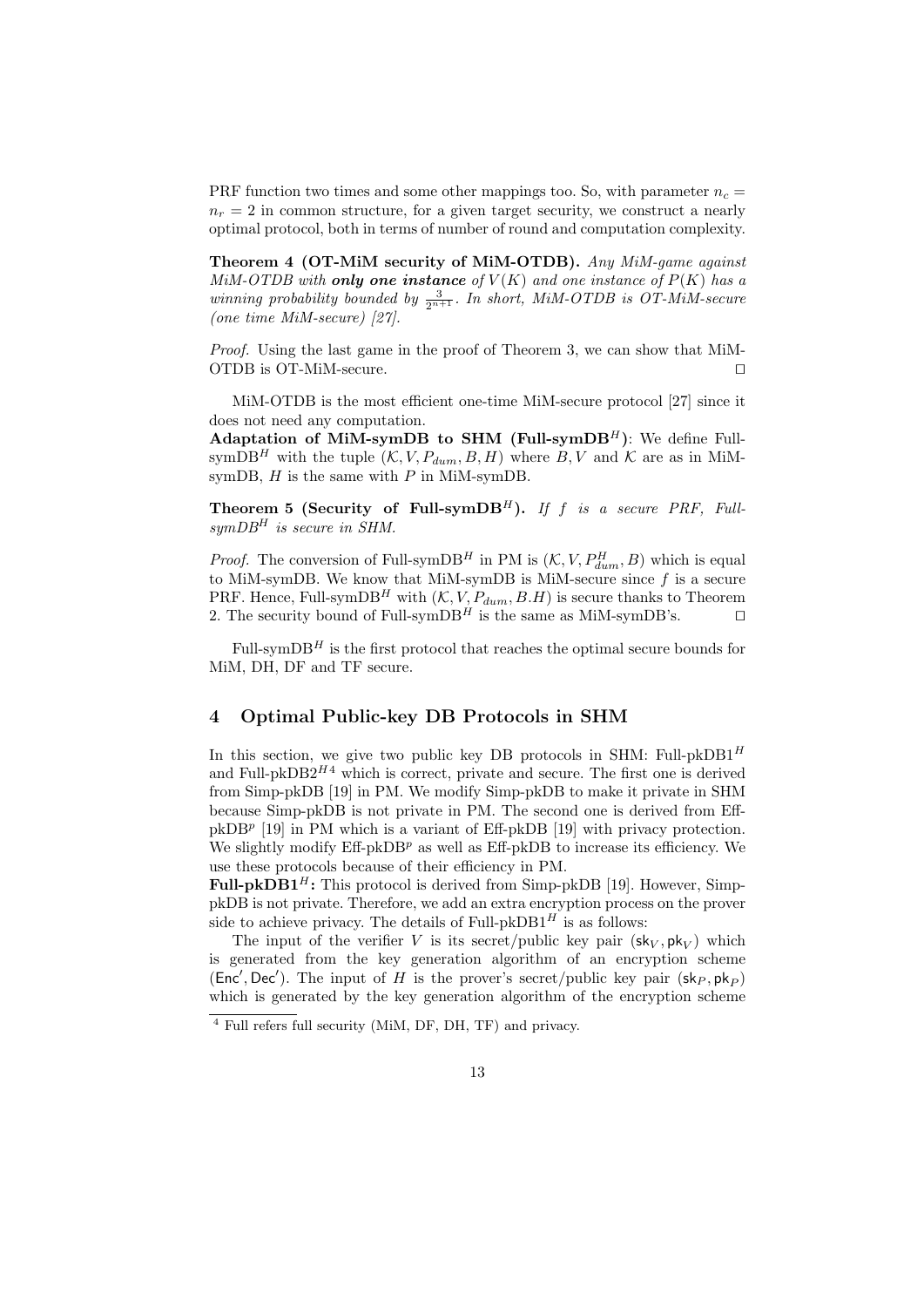

output  $pk_E$ 

Fig. 5. Full-pkDB1<sup>H</sup>. The double arrow shows the communication between P and H

(Enc, Dec). The input of P is  $(\mathsf{pk}_P, \mathsf{pk}_V)$ . H picks a nonce N from  $\{0,1\}^s$  and sends it to P along with  $pk_{p}$ . Then, P encrypts  $pk_{p}$ , N with  $pk_{V}$  and sends the encryption  $e_P$  to V. V learns  $\mathsf{pk}_P$  and N by decrypting  $e_P$  with  $\mathsf{sk}_V$ . Then, it picks  $C||R$  from  $\{0,1\}^{2n}$  and encrypts  $C||R||N$  with  $\mathsf{pk}_P$ . Next, it sends the encryption  $e_V$  to P and P relays it to H. H decrypts  $e_V$  and learns  $C||R||N$ . If N is the same nonce that it picked, it runs  $M \text{i} M \text{-OTDB}(C||R)$  with V. The protocol is depicted in Figure 5.

The conversion of  $Full-pkDB1<sup>H</sup>$  into PM is called as "Simp-pkDB<sup>p"</sup>. Its prover algorithm is  $P^{H(\text{sk}_P, \text{pk}_P)}$  where P and H is from Full-pkDB1<sup>H</sup>. Simp $pkDB<sup>p</sup>$  is the same as Simp-pkDB except that the prover encrypts its public key and the nonce, and the verifier learns the public key and the nonce via decryption. Clearly, Simp-pkDB<sup>p</sup> is MiM secure since Simp-pkDB is MiM-secure [19].

**Theorem 6 (Security of Full-pkDB1**<sup>H</sup>). If the encryption scheme (Enc, Dec) is IND-CCA secure and MiM-OTDB is OT-MiM-secure, Full $pkDB1<sup>H</sup>$  is secure in SHM.

*Proof.* Consider  $DB = (\mathcal{K}_V, \mathcal{K}_P, V, P_{dum}^H, B)$  with V and H from Full-pkDB1<sup>H</sup>. Actually,  $DB = \text{Simp-pkDB}$ . Using Theorem 2, Full-pkDB1<sup>H</sup> is secure because  $DB =$  Simp-pkDB is MiM-secure [19] assuming that (Enc, Dec) is IND-CCA secure and MiM-OTDB is OT-MiM-secure.

 $\Box$ 

Full-pkDB1 $^H$  achieves almost optimal security bounds because MiM-security of Simp-pkDB is reduced to MiM-security of MiM-OTDB [19].

We see that Full-pkDB1<sup>H</sup> is secure without encryption. Actually, the encryption is only used for achieving privacy. So, if privacy is not a concern, we can use Full-pkDB1<sup>H</sup> without the encryption and decryption. In this case, the verifier has no secret/public key pair. This can be useful in practical applications.

We first prove that  $Simp-pkDB^p$  achieves weak privacy. This helps us to prove Full-pkDB1 $^H$  is semi-strong private in SHM.

Theorem 7 (Weak privacy of Simp-pkDB<sup>p</sup>). Assuming the encryption scheme with  $(Enc', Dec')$  is IND-CCA secure and the encryption scheme with (Enc, Dec) is IND-CCA and IK-CPA  $[3]$  secure, then Simp-pkDB<sup>p</sup> is weak private in PM.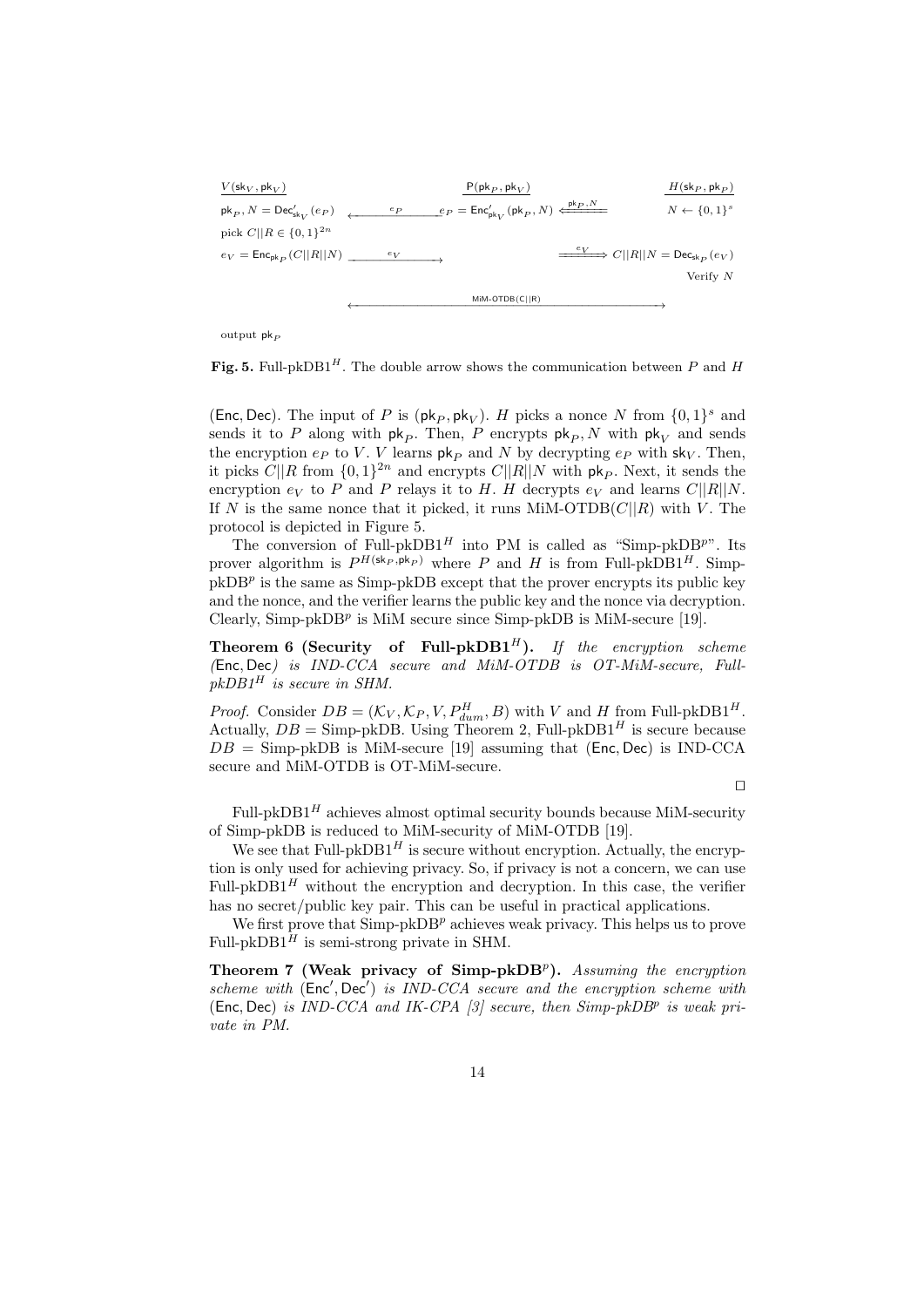*Proof.*  $\Gamma_i$  is a game where  $p_i$  is the probability that the adversary in  $\Gamma_i$  succeeds.  $\Gamma_0$ : The adversary A plays the weak-privacy game in PM. The success probability of  $A$  is  $p_0$ .

 $\Gamma_1$ : We reduce  $\Gamma_0$  to  $\Gamma_1$  where the verifiers do not decrypt (with Dec') any encryptions sent by the provers and the provers do not decrypt (with Dec) the encryptions generated by the verifiers. Instead, they directly use the values inside the encryption. Because of the correctness of both encryption schemes  $p_1 = p_0$ .

 $\Gamma_2$ : We reduce  $\Gamma_1$  to  $\Gamma_2$  where all provers encrypt (with  $\mathsf{Enc}'$ ) a random value instead of  $pk_{P}$ , N and all verifiers encrypt (with Enc) a random value instead of  $(C||R||N)$ . Note that the change on  $e<sub>V</sub>$  is indistinguishable by an adversary since it does not know  $s_{\text{P}}$  because we prove here weak privacy. Thanks to the IND-CCA security of the encryption schemes  $p_1 - p_2$  is negligible.

 $\Gamma_3$ : We reduce  $\Gamma_2$  to  $\Gamma_3$  where the prover does not decrypt (with Dec) the encryptions  $e_V$  generated by the adversaries and it aborts. Since  $N$  has never been used, the probability that  $A$  sends a valid encryption of  $N$  is negligible. Therefore,  $p_3 - p_2$  is negligible. Remark that in  $\Gamma_3$ , Dec<sub>skp</sub> has never used.

 $\Gamma_4$ : We reduce  $\Gamma_3$  to  $\Gamma_4$  where the prover replaces  $\mathsf{pk}_P$  by a freshly generated public-key (that  $V$  uses if  $e_P$  is correctly forwarded). The only visible change from  $\Gamma_3$  is that now  $e_V$  is encrypted using a new key. Because of IK-CPA security of the encryption scheme (with  $Enc, Dec$ ),  $p_4 - p_3$  is negligible.

Now, in  $\Gamma_4$ , no identity is used by the verifiers and the provers, so adversary succeeds  $\Gamma_4$  with  $\frac{1}{2}$  probability. Therefore,  $p_0 - \frac{1}{2}$  is negligible.

 $Simp-pkDB<sup>p</sup>$  is not strong private due to the following attack: Assume that an adversary corrupts a prover P and learns  $\mathsf{sk}_P$ . Later, he can decrypt all  $e_V$  sent by the verifier with  $\mathsf{sk}_P$ . If  $e_V$  is sent to P, then it means the adversary learns the challenges and responses. When these challenges and responses become known during MiM-OTDB, the adversary can identify P.

Theorem 8 (Semi-strong privacy of Full-pkDB1 $^H$ ). Assuming that the encryption scheme with  $(Enc', Dec')$  is IND-CCA secure and the encryption scheme with (Enc, Dec) is IND-CCA and IK-CCA [3] secure, then Full-pkDB1<sup>H</sup> is semi-strong private in SHM.

Proof. The proof works like in Theorem 7. We only let non-anonymous hardware decrypt  $e_V$  from the adversary with the right key through a CCA query in the IK-CCA game.  $\square$ 

Full-pkDB2<sup>H</sup>: Eff-pkDB<sup>p</sup> [19] is the most efficient public-key DB protocol which is secure against MiM, DF, DH and strong private. Briefly, in  $Eff$ -pkDB<sup>p</sup>, after the prover transmits its public key via encryption,  $V$  and  $P$  run a key agreement protocol with the algorithms  $(\mathsf{Gen}_V, \mathsf{Gen}_P, A_{N_V}, B_{N_V}, D)$ . In the end, with the agreed key, they run a symmetric DB protocol.

One of the assumptions in MiM-security of  $Eff-pkDB^p$  is that the symmetric DB is "one-time multi-verifier MiM-secure"<sup>5</sup> [19]. It is not possible to use

<sup>&</sup>lt;sup>5</sup> It is equivalent to MiM-security with one prover instance and multiple verifier's instances.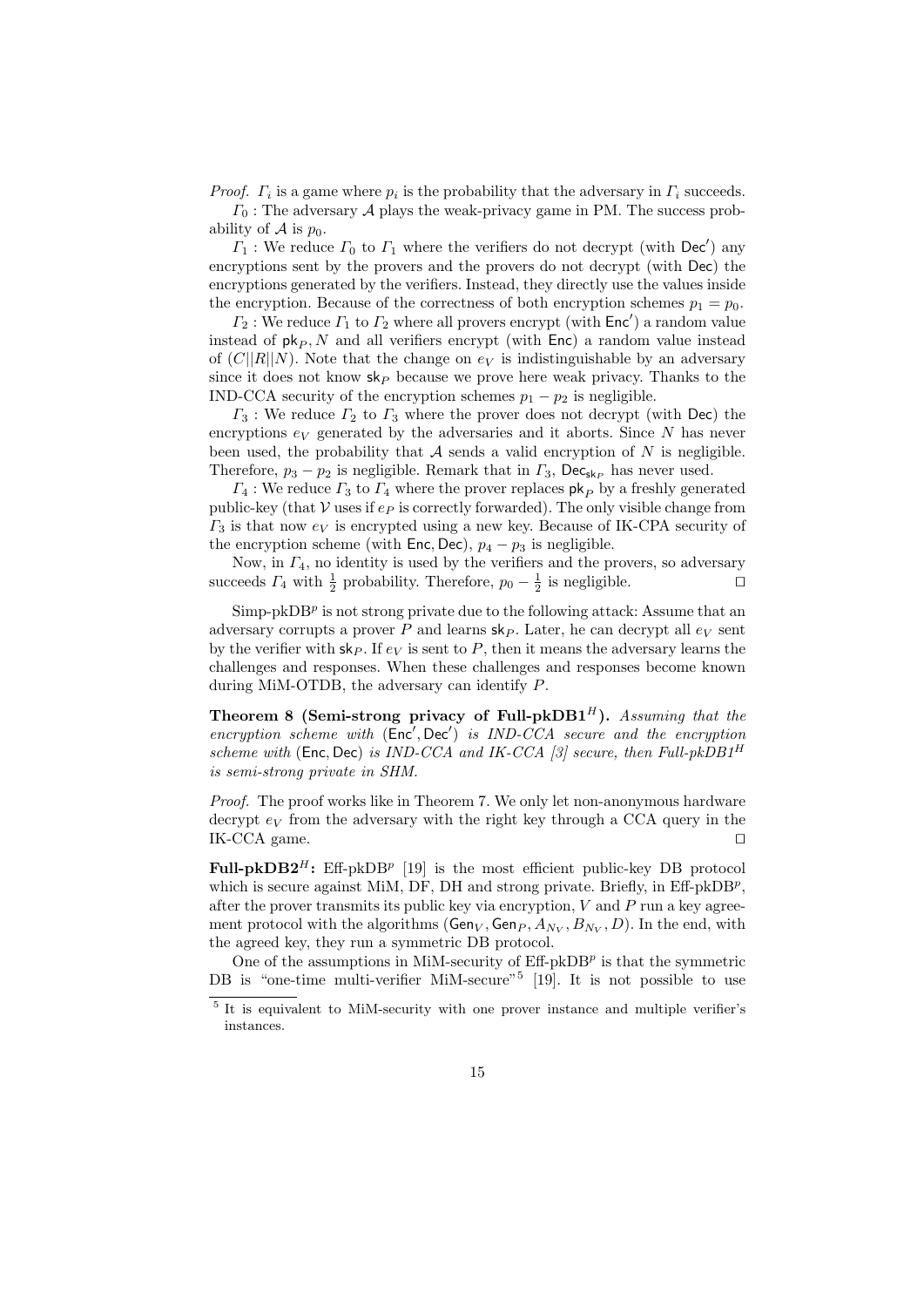

output  $pk_P$ 

Fig. 6. Full-pkDB2<sup>H</sup>. Double arrow shows the communication with H.

 $MiM-OTDB$  on current  $Eff-pkDB^p$  as a symmetric DB because MiM-OTDB does not fulfill the assumption. Hence, we modify  $Eff-pkDB^p$  so that one time MiM-security is enough. In this way, we are able to use MiM-OTDB as a symmetric DB which does not require any computation.

We slightly change the verifier algorithm of  $Eff-pkDB^p$  and convert Eff $pkDB<sup>p</sup>$  into SHM. We call this new version in SHM as Full-pkDB2<sup>H</sup> (in Figure 6). The description of Full-pkDB2<sup>H</sup> is as follows: The verifier V has the secret/public key pair  $(\textsf{sk}_V, \textsf{pk}_V) = ((\textsf{sk}_{V_1}, sk_{V_2}), (\textsf{pk}_{V_1}, \textsf{pk}_{V_2}))$  which has two parts where the first part is generated from the key generation algorithm of an encryption scheme and the second part is generated by  $Gen_V$ . H has the input  $({\sf sk}_P, {\sf pk}_P)$  generated by  ${\sf Gen}_P$ . The input of P is  $({\sf pk}_P, {\sf pk}_V)$ . First, V picks a nonce  $N_V$  from  $\{0,1\}^s$  and sends it to P. Then, P relays it to H. Similarly, H picks  $N_P$  from the distribution  $D(1<sup>s</sup>)$  and gives it P. P encrypts  $N_P$  and  $\mathsf{pk}_P$  with  $\mathsf{pk}_{V_1}$ . Then, P sends the encryption e to V. V decrypts it with  $\mathsf{sk}_V$ and learns  $N_P$ ,  $\mathsf{pk}_P$ . H and V run the algorithms  $B_{N_V}(\mathsf{sk}_P, \mathsf{pk}_P, \mathsf{pk}_{V_2}, N_P)$  and  $A_{N_V}(\mathsf{sk}_{V_2}, \mathsf{pk}_{V_2}, \mathsf{pk}_P, N_P)$  which output  $C||R$ , respectively. In the end, they run MiM-OTDB using  $C||R$  as a secret key.

The conversion of Full-pkDB2<sup>H</sup> into PM is called as "our variant of EffpkDB<sup>p"</sup>. In this variant, the prover algorithm is  $P^{H(\mathsf{sk}_P, \mathsf{pk}_P)}$  where P and H are from Full-pkDB2<sup>H</sup>. The difference between the verifier algorithms of EffpkDB<sup>p</sup> [19] and our variant of Eff-pkDB<sup>p</sup> is the following: In Eff-pkDB<sup>p</sup>, V does not select any nonce (equivalently, we can say that  $N_V$  is a constant) and the algorithms  $A_{N_V}$  and  $B_{N_V}$  generate a one-time secret key to run a symmetric DB protocol. Remember that we do this change in the verifier algorithm of Eff $pkDB<sup>p</sup>$  to increase its efficiency in SHM since we can use MiM-OTDB with this version.

Theorem 9 (Security of Full-pkDB $2^H$ ). If the key agreement protocol  $(\mathsf{Gen}_V, \mathsf{Gen}_P, A_{N_V}, B_{N_V}, D)$  is D-AKA secure [19] (Appendix C) for all fixed  $N_V \in \{0,1\}^s$  and MiM-OTDB is **one time MiM-secure** then Full-pkDB2<sup>H</sup> is secure in SHM.

Proof. We prove it by using Theorem 2. Consider that  $DB =$  $(\mathcal{K}_V, \mathcal{K}_P, V, P_{dum}^H, B)$  with V and H from Full-pkDB2<sup>H</sup> is MiM-secure in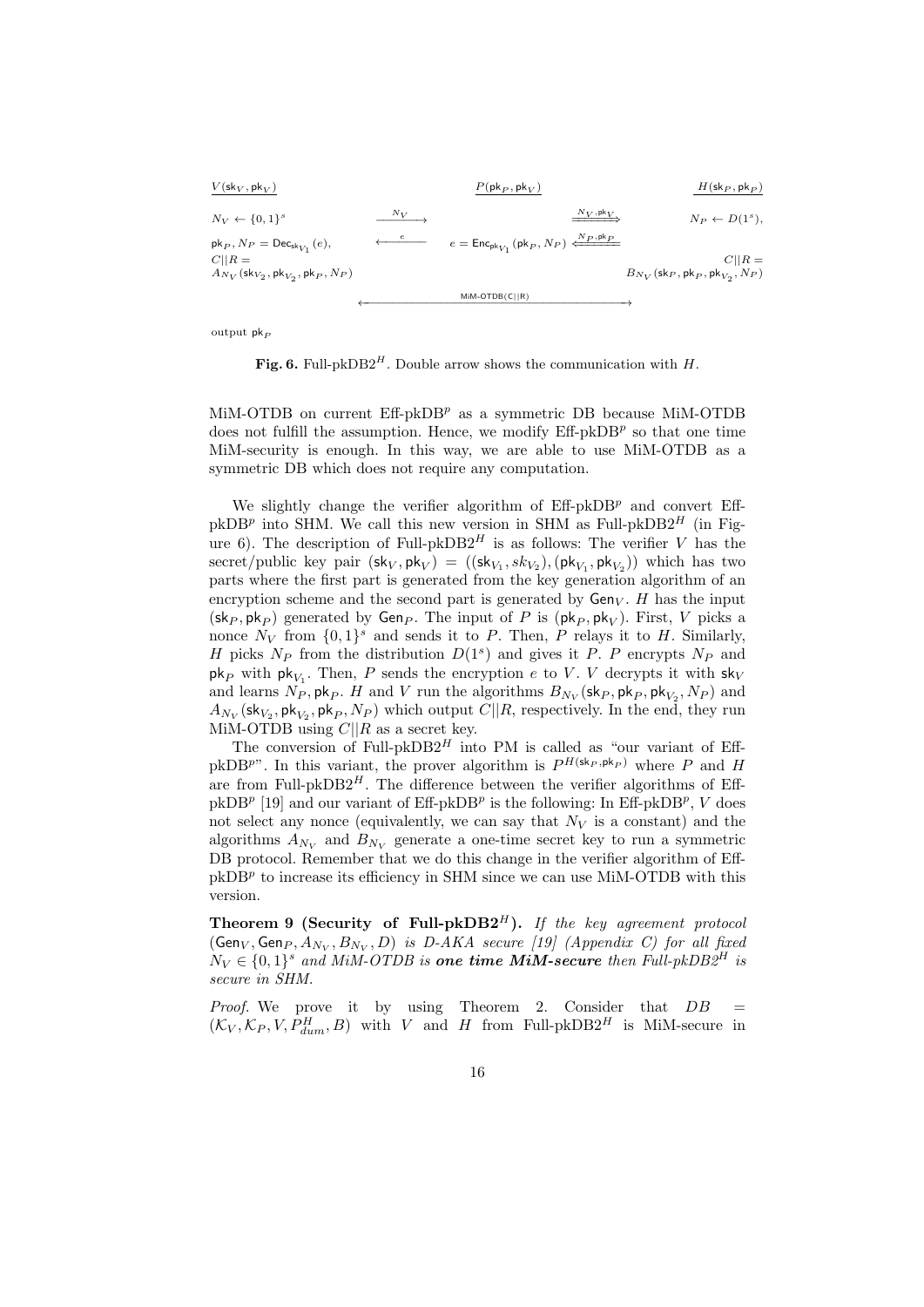PM. Actually, DB is our variant of Eff-pkDB. Using Theorem 2, Full-pkDB2<sup>H</sup> is secure because our variant of EffpkDB is MiM-secure assuming that the key agreement protocol ( ${\sf Gen}_V, {\sf Gen}_P, A_{N_V}, B_{N_V}, D$ ) is D-AKA secure for all fixed  $N_V \in \{0,1\}^s$  and MiM-OTDB is one time MiM-secure. The MiM security proof of our variant of Eff-pkDB is in Appendix A.

 $\Box$ 

Full-pkDB $2<sup>H</sup>$  achieves almost optimal security bounds because MiM-security of our variant of Eff-pkDB is reduced to MiM-security of MiM-OTDB.

We see that Full-pkDB2<sup>H</sup> is secure without encryption. Actually, the encryption is used for achieving privacy. So, if privacy is not a concern, we can use Full-pkDB2<sup>H</sup> without the encryption and decryption.

Theorem 10 (Strong privacy of Full-pkDB2<sup>H</sup>). Assuming that the keyagreement protocol ( $Gen_V, Gen_P, A_{N_V}, B_{N_V}, D$ ) is  $D-AKA^p$  secure [19] (Appendix C) for all fixed  $N_V \in \{0,1\}^n$  and the crypto system is IND-CCA secure,  $Full-pkDB2<sup>H</sup>$  is strong private in SHM.

*Proof.* We first show that our variant of  $Eff-pkDB^p$  is strong private in PM. Actually, the strong privacy proof of our variant of  $Eff-pkDB^p$  is the same with the proof of  $Eff-pkDB^p$  (Theorem 7 of [19]) where first it reduces the privacy game to the game where all the encryptions are random (the reduction showed by using IND-CCA security) and then reduces to the game where the provers use a random secret and public key pair with  $B_{N_V}$  (the reduction showed by using  $D-AKA<sup>p</sup>$ ). Because of the equivalence of strong privacy of a DB in SHM and its conversion in PM, we can conclude that Full-pkDB2<sup>H</sup> is strong private.  $\square$ 

The prover algorithms of Full-pkDB1<sup>H</sup> and Full-pkDB2<sup>H</sup> are not  $P_{dum}$ , but it can be easily seen from the proofs of Theorem 6 and Theorem 9 that the computations in these algorithms do not have any effect on the security (i.e., the security of Full-pkDB1<sup>H</sup> and Full-pkDB1<sup>H</sup> do not need any security assumptions on the encryption scheme with  $(Enc', Dec')$  which is used by  $P$ .)

## 5 Conclusion

In this paper, we defined a new DB with three algorithms and designed its adversarial and communication model of SHM. According to our new model, we define a new security definition. We showed that the trivial attack of TF is preventable in our definition. By showing implications between different threat models, we deduced that if a DB protocol achieves TF-security in SHM, then it is secure against all other security notions. This result cannot be applied in PM because TF-security is not possible. We also gave some security relations between PM and SHM. One of the relations shows that we can construct a DB protocol that is secure against all the threat models including TF in SHM, if its conversion into PM is MiM-secure. This result is significant because it shows that many MiM-secure DB protocols in the literature  $[5, 25, 4, 6, 17, 19, 27]$  can be used to achieve higher security level in our model.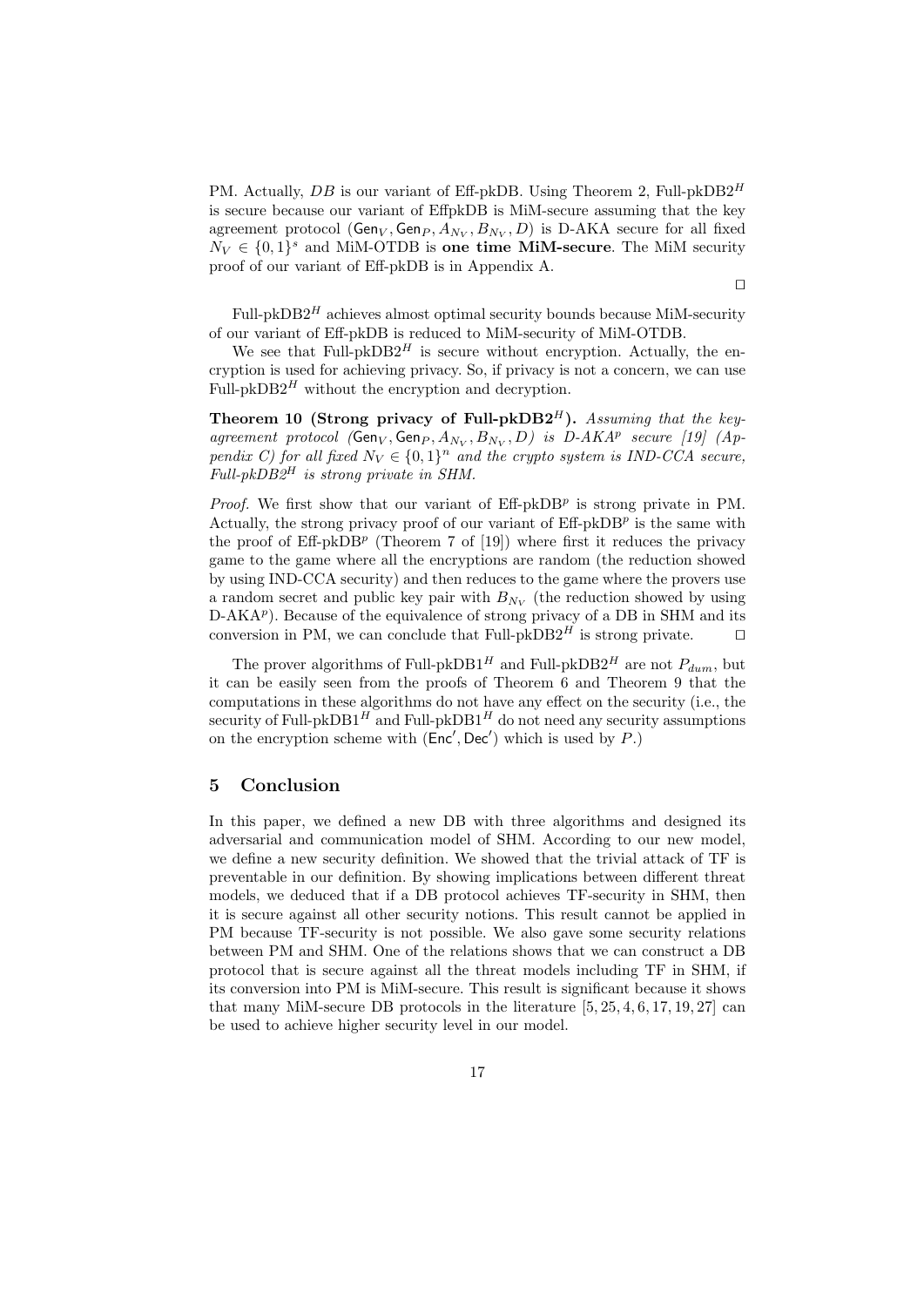We constructed a new only MiM-secure symmetric key DB in PM called MiM-symDB. It achieves optimal security bounds and it is the most efficient DB achieving this. We did not need to achieve other security models with MiMsymDB because MiM-security is enough to have a secure DB protocol in SHM by using  $P_{dum}$ . In addition, we constructed another symmetric DB protocol MiM-OTDB. It is MiM-secure when it is run at most one time. It does not require any computation, so it is the most efficient one.

We also considered public key DB protocols in SHM. For this, we derived protocols Full-pkDB1  $^H$  and Full-pkDB2  $^H$  from Eff-pkDB  $^p$  and Simp-pkDB [19], respectively. Full-pkDB1 $^H$  was constructed through some modifications on Eff $pkDB<sup>p</sup>$  to be able to use computation free sub-protocol MiM-OTDB. We formally proved that Full-pkDB1 $^H$  is strong private and secure in SHM. By adding one extra encryption, we added privacy to Simp-pkDB and constructed Full-pkDB $2^H$ from its private version. We proved Full-pkDB2<sup>H</sup> is semi-strong private and secure in SHM.

Compared to the previous models [1, 13, 5] which do not have any practical and secure solution against all the threats, SHM lets us construct more efficient protocols while achieving the highest security.

#### References

- 1. G. Avoine, M. A. Bingöl, S. Kardas, C. Lauradoux, and B. Martin. A formal framework for analyzing RFID distance bounding protocols. Journal of Computer Security–Special Issue on RFID System Security, 2010.
- 2. G. Avoine, X. Bultel, S. Gambs, D. Gérault, P. Lafourcade, C. Onete, and J.-M. Robert. A terrorist-fraud resistant and extractor-free anonymous distancebounding protocol. In Proceedings of the 2017 ACM on Asia Conference on Computer and Communications Security, pages 800–814. ACM, 2017.
- 3. M. Bellare, A. Boldyreva, A. Desai, and D. Pointcheval. Key-privacy in public-key encryption. In *ASIACRYPT 2001*, pages 566–582. Springer, 2001.
- 4. I. Boureanu, A. Mitrokotsa, and S. Vaudenay. Secure and lightweight distancebounding. In Lightweight Cryptography for Security and Privacy, LNCS 8162, pages 97–113. Springer, 2013.
- 5. I. Boureanu and S. Vaudenay. Optimal proximity proofs. In Inscrypt, LNCS 8957, pages 170–190. Springer, 2014.
- 6. S. Brands and D. Chaum. Distance-bounding protocols (extended abstract). In EUROCRYPT, LNCS 765, pages 344–359. Springer-Verlag, 1993.
- 7. X. Bultel, S. Gambs, D. Gérault, P. Lafourcade, C. Onete, and J.-M. Robert. A prover-anonymous and terrorist-fraud resistant distance-bounding protocol. In Proceedings of the 9th ACM Conference on Security & Privacy in Wireless and Mobile Networks, pages 121–133. ACM, 2016.
- 8. L. Bussard and W. Bagga. Distance-bounding proof of knowledge to avoid realtime attacks. In Security and Privacy in the Age of Ubiquitous Computing, IFIP Advances in Information and Communication Technology Volume 181, pages 223– 238. Springer, 2005.
- 9. L. Bussard and Y. Roudier. Embedding distance-bounding protocols within intuitive interactions. In Security in Pervasive Computing, pages 143–156. Springer, 2004.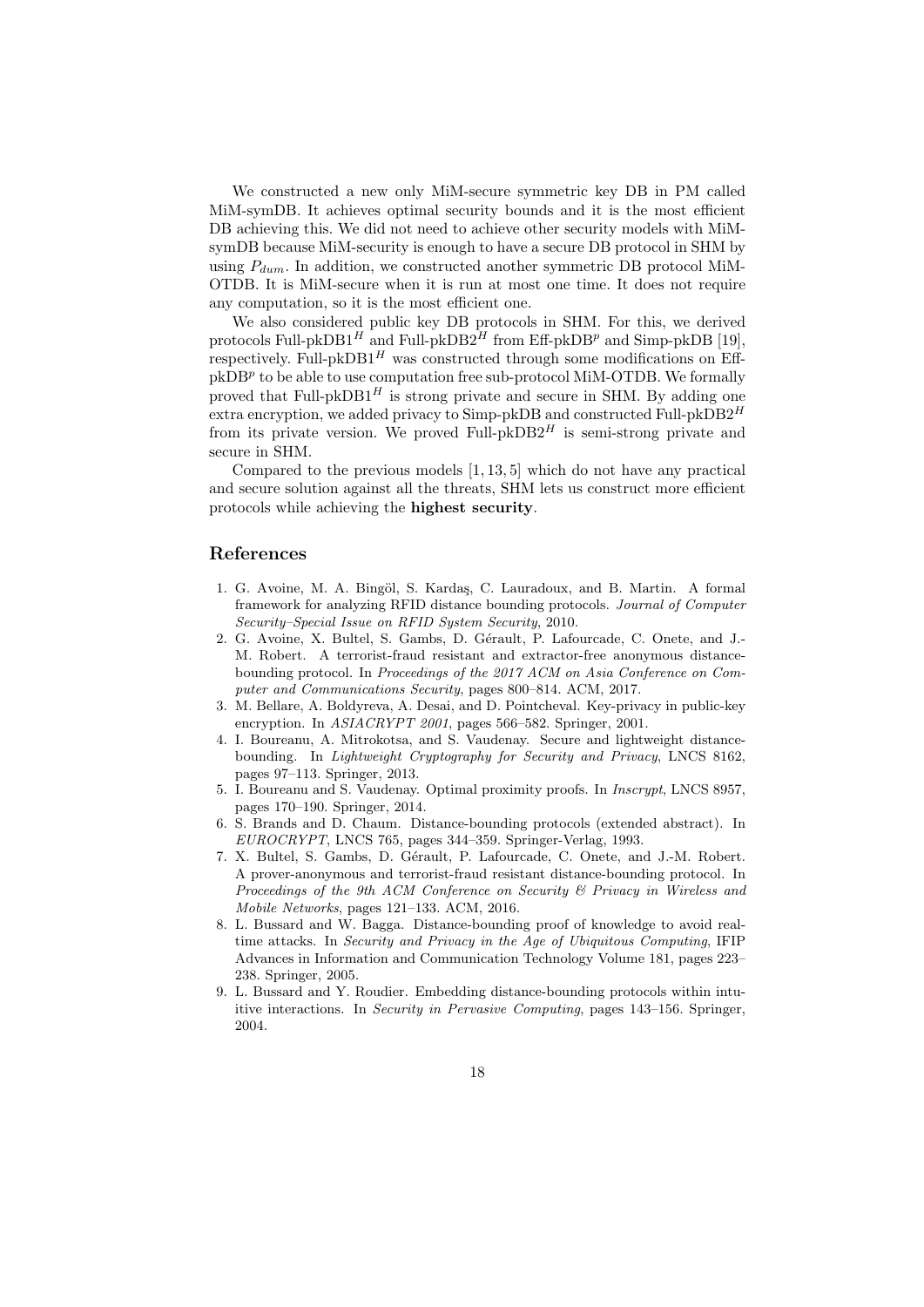- 10. S. Capkun, L. Buttyan, and J.-P. Hubaux. Sector: secure tracking of node encounters in multi-hop wireless networks. In In ACM Workshop on Security of Ad Hoc and Sensor Networks (SASN), pages 21–32, 2003.
- 11. C. Cremers, K. B. Rasmussen, B. Schmidt, and S. Capkun. Distance hijacking attacks on distance bounding protocols. In Security and Privacy (SP), 2012 IEEE Symposium on, pages 113–127. IEEE, 2012.
- 12. Y. Desmedt. Major security problems with the "unforgeable" (Feige-) Fiat-Shamir proofs of identity and how to overcome them. In Congress on Computer and Communication Security and Protection Securicom, pages 147–159. SEDEP Paris France, 1988.
- 13. U. Dürholz, M. Fischlin, M. Kasper, and C. Onete. A formal approach to distancebounding RFID protocols. In Information Security, pages 47–62. Springer, 2011.
- 14. M. Fischlin and C. Onete. Terrorism in distance bounding: modeling terrorist-fraud resistance. In Applied Cryptography and Network Security, LNCS 7954, pages 414– 431. Springer, 2013.
- 15. G. P. Hancke. A practical relay attack on iso 14443 proximity cards. Technical report, University of Cambridge Computer Laboratory, 59:382–385, 2005.
- 16. J. Hermans, A. Pashalidis, F. Vercauteren, and B. Preneel. A new RFID privacy model. In ESORICS, LNCS 6879, pages 568–587. Springer, 2011.
- 17. J. Hermans, R. Peeters, and C. Onete. Efficient, secure, private distance bounding without key updates. In WiSec, Proceedings of the Sixth ACM Conference on Security and Privacy in Wireless and Mobile Networks, pages 207–218, 2013.
- 18. H. Kılınç and S. Vaudenay. Optimal proximity proofs revisited. In ACNS, pages 478–494. Springer, 2015.
- 19. H. Kılınç and S. Vaudenay. Efficient public-key distance bounding protocol. In Asiacrypt, 2016.
- 20. C. H. Kim, G. Avoine, F. Koeune, F.-X. Standaert, and O. Pereira. The swiss-knife RFID distance bounding protocol. In Information Security and Cryptology–ICISC 2008, pages 98–115. Springer, 2008.
- 21. T. Okamoto and D. Pointcheval. The gap-problems: A new class of problems for the security of cryptographic schemes. In Public Key Cryptography, pages 104–118. Springer, 2001.
- 22. J. Reid, J. M. G. Nieto, T. Tang, and B. Senadji. Detecting relay attacks with timing-based protocols. In Proceedings of the 2nd ACM symposium on Information, computer and communications security, pages 204–213. ACM, 2007.
- 23. D. Singelee and B. Preneel. Location verification using secure distance bounding protocols. In Mobile Adhoc and Sensor Systems Conference, 2005. IEEE International Conference on, pages 7–pp. IEEE, 2005.
- 24. D. Singelée and B. Preneel. Distance bounding in noisy environments. In Security and Privacy in Ad-hoc and Sensor Networks, LNCS 4572, pages 101–115. Springer, 2007.
- 25. S. Vaudenay. On modeling terrorist frauds. In Provable Security, LNCS 8209, pages 1–20. Springer, 2013.
- 26. S. Vaudenay. On privacy for RFID. In Provable Security, pages 3–20. Springer, 2015.
- 27. S. Vaudenay. Private and secure public-key distance bounding application to NFC payment. In FC, LNCS 8975, 2015.
- 28. S. Vaudenay. Sound proof of proximity of knowledge. In Provable Security, pages 105–126. Springer, 2015.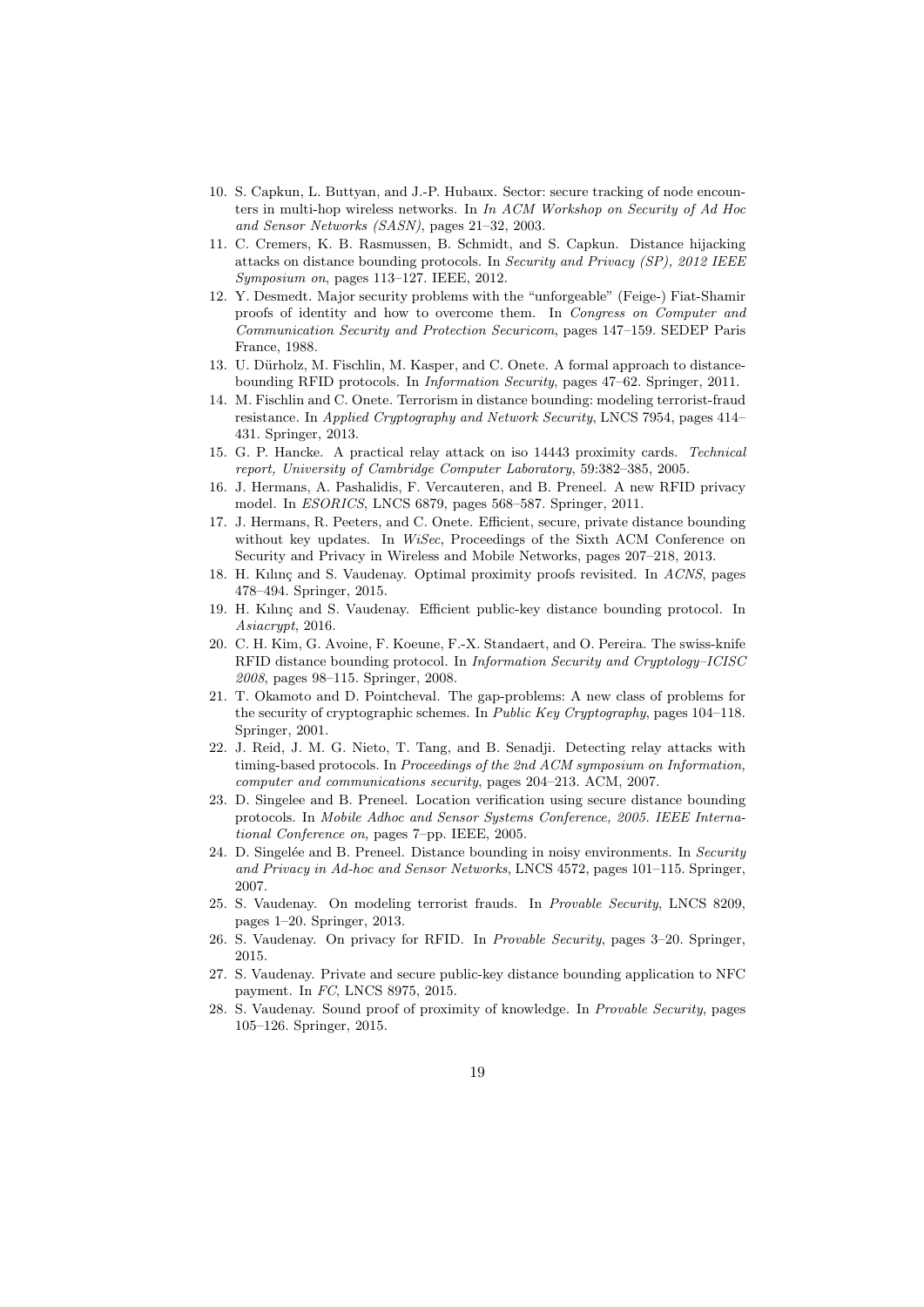## A DH-secure but not MiM-secure DB protocol



Fig. 7. An example DB protocol in PM which is DH-secure but not MiM-secure

We modify the Eff-pkDB protocol [19] as in Figure 7. We let the prover send the secret a before challenge phase. The rest is the same.

This protocol is still DH-secure because of the following proof sketch: EffpkDB is DH secure as shown in [19]. In the proof, it has been shown that the secret  $s_1$  generated by  $P'$  (close and honest) is independent from s generated by malicious  $P$ . It shows that  $P$  does not know anything about  $s_1$  just after it is generated before  $a_1$  is released. When we consider modified Eff-pkDB, we observe that even if P sends m himself, a that P has and  $a_1$  that P' has will be independent. Therefore, with the same arguments of DH-proof of Eff-pkDB, we can show that modified Eff-pkDB is DH secure.

On the other hand, it is not MiM secure because an adversary knows the responses beforehand.

When we convert it to SHM where P behaves as  $P_{dum}$ , we have the same security properties as well.

# B Optimal Security in DB

In this section, we shortly overview the optimal security bounds of a DB in PM given by Boureanu and Vaudenay [5]. A security bound of a DB means an upper bound of the success probability of an adversary.

The optimal security in the common structure from [5] is defined for PM but we can use it in SHM without any change. Roughly, we consider DB protocols with a challenge phase consisting of  $n$  rounds in which the verifier sends a challenge in a set of  $n_c$  elements and receives a response in a set of  $n_r$  elements. A DB protocol with parameters  $(n, n_c, n_r)$  is optimal if it has a security bound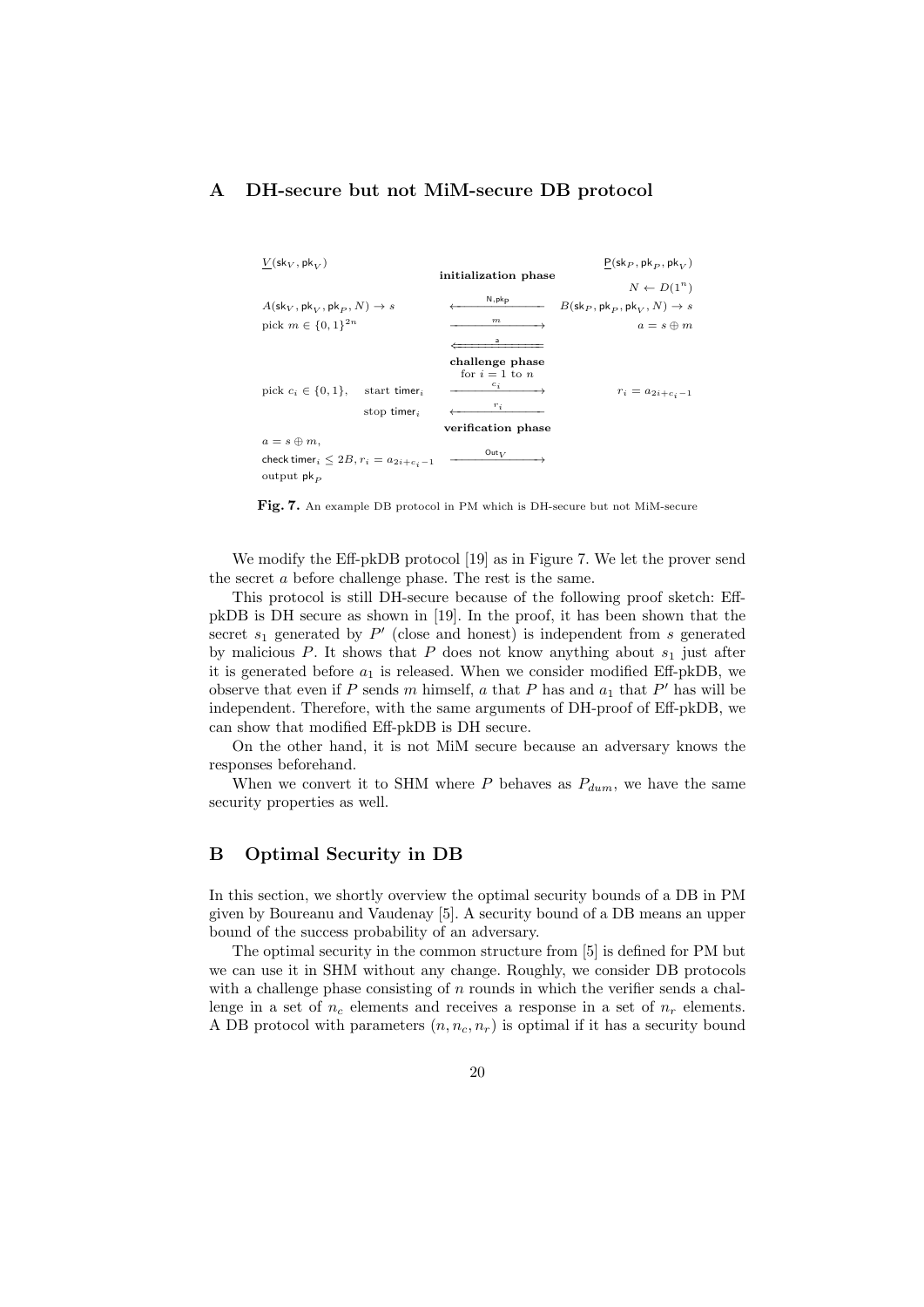matching the advantage of the generic attacks Pre-ask and Post-ask (defined below).

**Definition 6 (Common Structure [5]).** A DB protocol  $(K, V, P, B)$  based on common structure with parameters  $(n_c, n_r, n)$  consists of three phases which are 'initialization phase', 'verification phase' and between them 'challenge phase'. Here,  $n_c$  is the cardinality of challenge set,  $n_r$  is the cardinality of the response set and n is the number of rounds in the challenge phase. In the challenge phase, the verifier sends challenges to the prover and receives responses from the prover. Here, the verifier measures the elapsed time between sending the challenge and receiving the response in each round. Time is not used otherwise. If the elapsed time is less than what needed for information to travel in a distance  $2B<sup>6</sup>$ , the response is called "on time". In the end of the verification phase, if each response is correct and "on time", the verifier outputs  $Out = 1$ . Otherwise, it outputs Out<sub> $V$ </sub> = 0.

There exist some unpreventable MiM-attacks which are independent of any DB protocol using the common structure: pre-ask attack and post-ask attack [5]. The optimal security bounds of MiM were found [5] by showing these attacks are optimal.

Both in pre-ask (Figure 8) and post-ask (Figure 9), the malicious actor relays the messages between the prover and the verifier in the initialization and the verification phase. In challenge phase, it does the following:



 $-Pre-ask attack [5]:$  Any malicious actor close to a verifier can do the following in each round i of the challenge phase: Before receiving a challenge  $c_i$  from the verifier, he guesses it and sends the guessed challenge  $c_i'$  to the faraway prover. He does it early enough to receive a corresponding response  $r_i'$  from the prover on time. Meanwhile, the malicious actor receives the

 $6$  By abuse of notion, we thus measure time with a distance unit.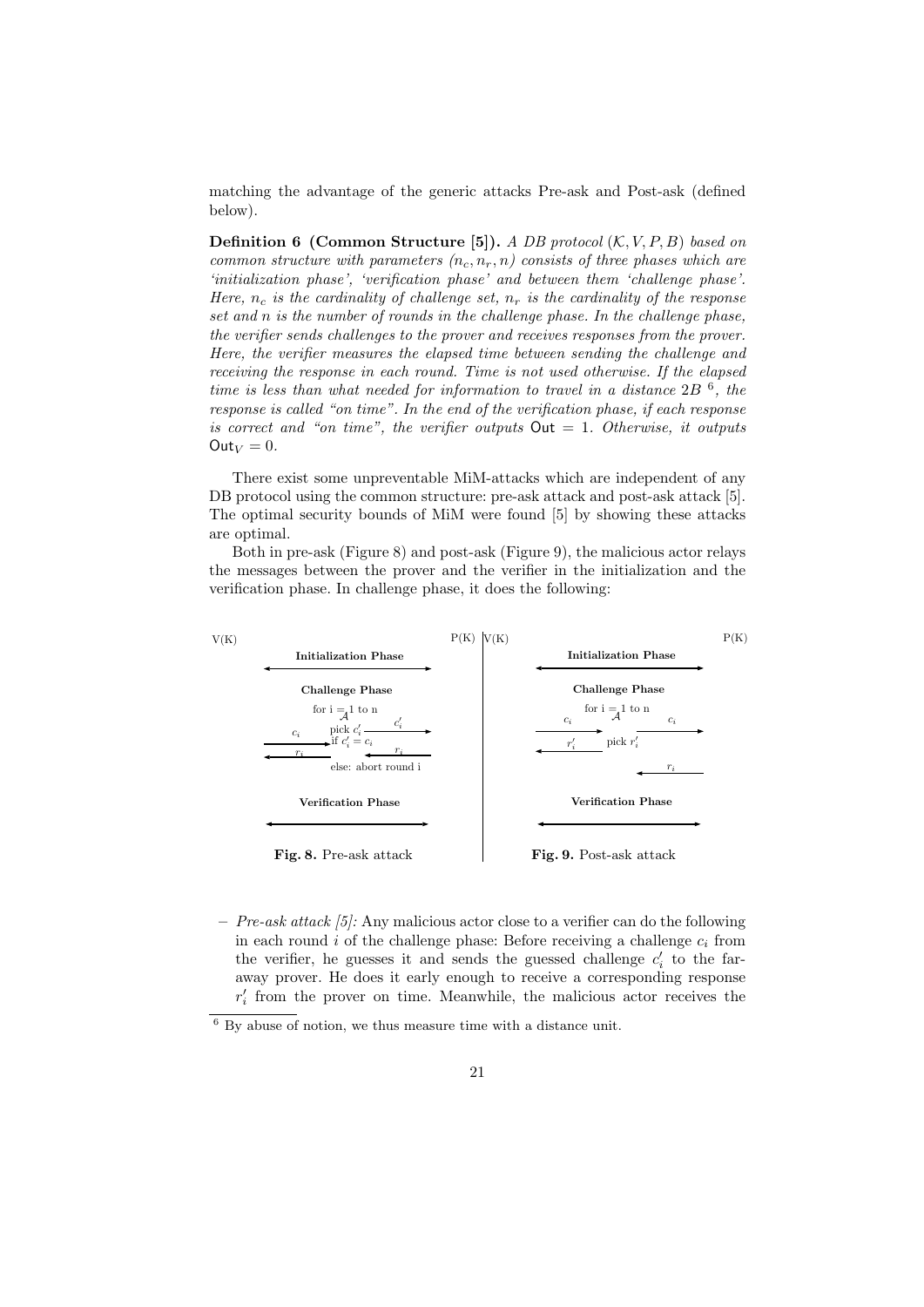challenge  $c_i$  from the verifier. If  $c_i = c'_i$ , then the malicious actor just relays  $r_i = r'_i$ . Otherwise, he may not pass the round i, especially if P and V authenticate the challenges during the verification phase. The probability that the adversary passes the round *i* is  $\frac{1}{n_c}$ . So, the overall success probability in the challenge phase of the adversary is  $(\frac{1}{n_c})^n$ .

– Post-ask attack [5]: Any adversary close to a verifier can do the following in each round  $i$  of the challenge phase: He receives a challenge  $c_i$  from the verifier. Then, he picks a random response  $r_i'$  and sends it to the verifier. At the same time, he forwards  $c_i$  to the prover. The adversary succeeds to pass the round *i* with the probability  $\frac{1}{n_r}$ . So, the overall success probability in the challenge phase of the adversary is  $(\frac{1}{n_r})^n$ .

As a result, the optimal security bound of MiM-security is  $\max((\frac{1}{n_r})^n, (\frac{1}{n_c})^n)$ . It means that a MiM-adversary cannot win MiMsecurity game with probability more than the optimal security bound. Since the same attacks apply to a DB protocol in SHM, we have the same bounds in SHM as well.

# C MiM-security Proof of Our Variant of Eff-pkDB

Before giving the security proof of Full-pkDB1<sup>H</sup>, we briefly explain D-AKA (Decisional Authenticated Key Agreement) game which is defined in [19] for a key agreement protocol with the algorithms  $(\mathsf{Gen}_V, \mathsf{Gen}_P, A_{N_V}, B_{N_V}, D)$ . The definition of D-AKA is recalled in Appendix C. Informally, in the D-AKA security game, the adversary has access to oracles that run the algorithms  $A_{N_V}(\mathsf{sk}_V, \mathsf{pk}_V, \ldots)$  and  $B_{N_V}(\mathsf{sk}_P, \mathsf{pk}_p, \ldots)$  and tries to guess if the given secret by the challenger is generated by the algorithms or selected randomly.

## Definition 7 ((D-AKA) security).

| $\mathcal{O}_A(.,.):$                                            | $\mathcal{O}_B(.)$ :                                       |
|------------------------------------------------------------------|------------------------------------------------------------|
| $\overline{return A}$ (sk <sub>A</sub> , pk <sub>A</sub> , ., .) | $N' \leftarrow D(1^n)$                                     |
|                                                                  | $s' \leftarrow B(\mathsf{sk}_B, \mathsf{pk}_B, \cdot, N')$ |
|                                                                  | return $s', N'$                                            |
|                                                                  |                                                            |

Given  $b \in \{0,1\}$  and the oracles  $\mathcal{O}_A(.,.), \mathcal{O}_B(.)$ , the game  $\mathsf{KA}_{b,\mathcal{A}(n)}^{d-aka}$  is:

1. Challenger executes

 $Gen_A(1^n) \rightarrow (sk_A, pk_A),$  $\mathsf{Gen}_B(1^n) \to (\mathsf{sk}_B, \mathsf{pk}_B),$ 

 $\mathcal{O}_B(\mathsf{pk}_A) \to (s_0, N)$ 

and picks  $s_1 \in \{0,1\}^n$ . Then, he sends  $s_b$ , N,  $\mathsf{pk}_B$ ,  $\mathsf{pk}_A$  to the adversary A.

- 2. A has access to the oracle  $\mathcal{O}_B(.)$  and  $\mathcal{O}_A(.,.)$  under the condition of not querying the oracle  $\mathcal{O}_A$  with the input  $(\mathsf{pk}_B, N)$ . Eventually, A outputs b'.
- 3. The advantage of the game is

$$
Adv(KA_{1,\mathcal{A}(n)}^{d-aka}) = Pr[KA_{0,\mathcal{A}(n)}^{d-aka} = 1] - Pr[KA_{1,\mathcal{A}(n)}^{d-aka} = 1].
$$

A KA protocol ( $\mathsf{Gen}_A(1^n)$ ,  $\mathsf{Gen}_B(1^n), D, A, B)$  is D-AKA secure if for all PPT algorithms A, Adv $(KA_{b,\mathcal{A}(n)}^{d-aka})$  is negligible.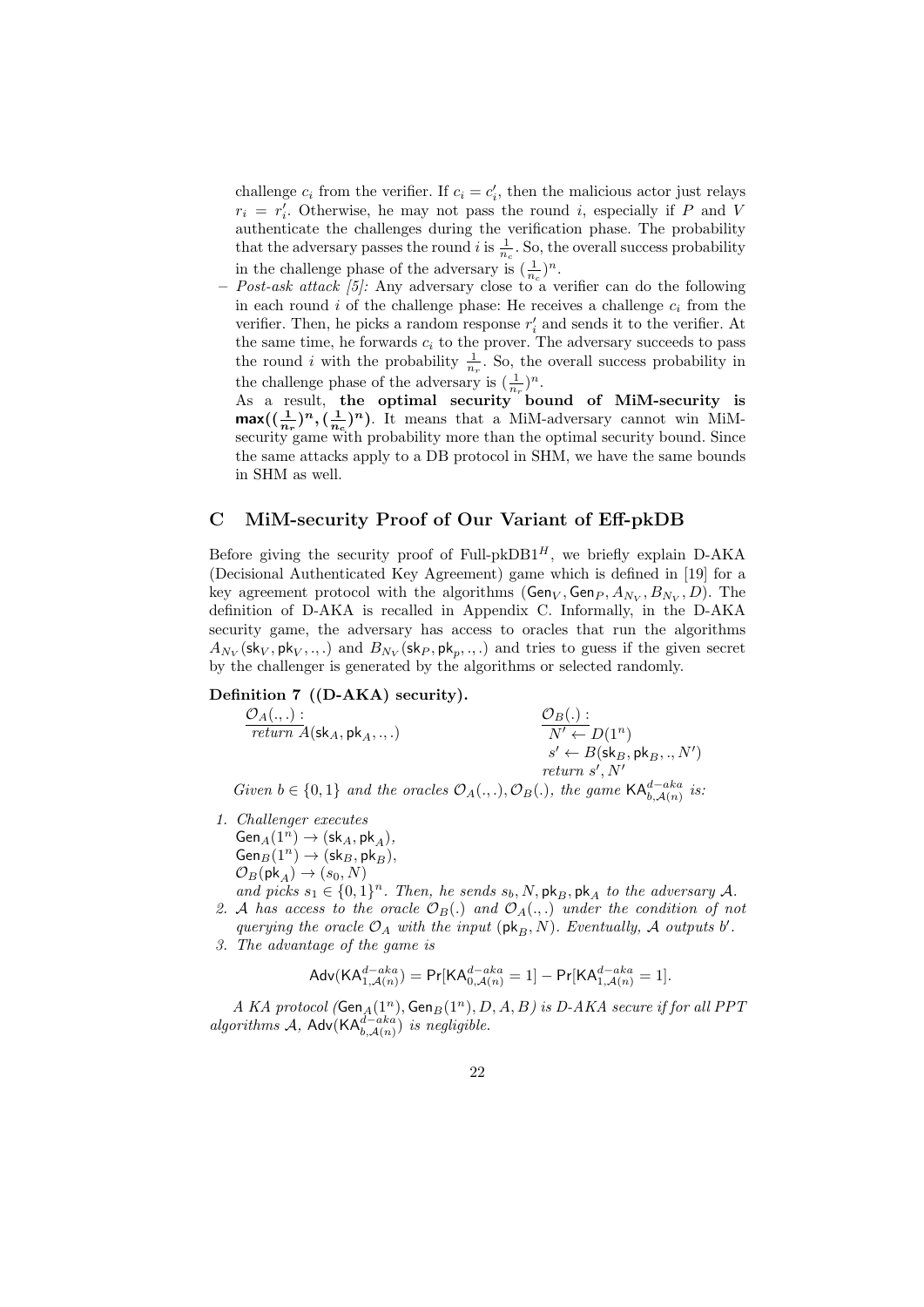**Definition 8 (D-AKA**<sup>p</sup> privacy). Given  $b \in \{0,1\}$  and the oracle  $\mathcal{O}_A(.,.)$ (defined in Definition 7), the game  $\mathsf{KA}_{b,\mathcal{A}(n)}^{d-aka^{p}}$  is:

- 1. Challenger runs  $Gen_A(1^n) \rightarrow (sk_A, pk_A),$  $\mathsf{Gen}_B(1^n) \to (\mathsf{sk}_{B_1}, \mathsf{pk}_{B_1})$ and gives  $\mathsf{pk}_A$ ,  $\mathsf{pk}_{B_1}$  and  $\mathsf{sk}_{B_1}$  to A.
- 2. A selects  $sk_{B_0}$  and  $pk_{B_0}$  and sends them to the challenger.
- 3. Challenger executes  $D(1^n) \rightarrow N$ ,  $B(\mathsf{sk}_{B_b},\allowbreak \mathsf{pk}_{B_b},\allowbreak \mathsf{pk}_{A}^{\mathsf{sk}_{B_b}},\allowbreak N)\rightarrow s.$ Then, he sends s to the adversary A.
- 4. A has access to the oracle  $\mathcal{O}_A$ . Eventually, A outputs b'. (Remark that A does not know N.)
- 5. The advantage of the game is

$$
Adv(KA_{1,\mathcal{A}(n)}^{d-aka^{p}}) = Pr[KA_{0,\mathcal{A}(n)}^{d-aka^{p}} = 1] - Pr[KA_{1,\mathcal{A}(n)}^{d-aka^{p}} = 1].
$$

A KA protocol ( $Gen_A(1^n)$ ,  $Gen_B(1^n)$ ,  $D, A, B$ ) is  $D-AKA^p$  private if for all  $PPT$  algorithms A,  $\mathsf{Adv}(\mathsf{KA}_{b,\mathcal{A}(n)}^{d-aka^p})$  is negligible.

As an example  $D-AKA^p$  and  $D-AKA$  secure key agreement protocol  $(\mathsf{Gen}_V, \mathsf{Gen}_P, A_{N_V}, B_{N_V}, D)$ , we can give Nonce-DH [19] protocol. Gen<sub>F</sub> resp. Gen<sub>V</sub> generate a secret/public keys: secret keys are sk<sub>P</sub> resp. sk<sub>V</sub> which are in a prime order group G and public keys are  $pk_P = g^{sk_P}$  resp.  $pk_V = g^{sk_V}$  where g is a generator in G. The algorithm  $A_{N_V}$  corresponds to  $H(g, \mathsf{pk}_P, \mathsf{pk}_V, \mathsf{pk}_P^{\mathsf{sk}_V}, N_P||N_V)$  and the algorithm  $B_{N_V}$  corresponds to  $H(g, \mathsf{pk}_P, \mathsf{pk}_V, \mathsf{pk}_V^{\mathsf{sk}_P}, N_P||N_V)$ . Under the Gap Diffie-Hellman assumption [21] and in the random oracle model, Nonce-DH is D-AKA and D-AKA $^p$  [19].



output  $pk_P$ 

Fig. 10. Our variant of Eff-pkDB. Modified parts are shown bold.

As we explain in Section 4, we slightly change Eff-pkDB in order for efficiency. Now, we show that the changes do not affect its MiM-security.